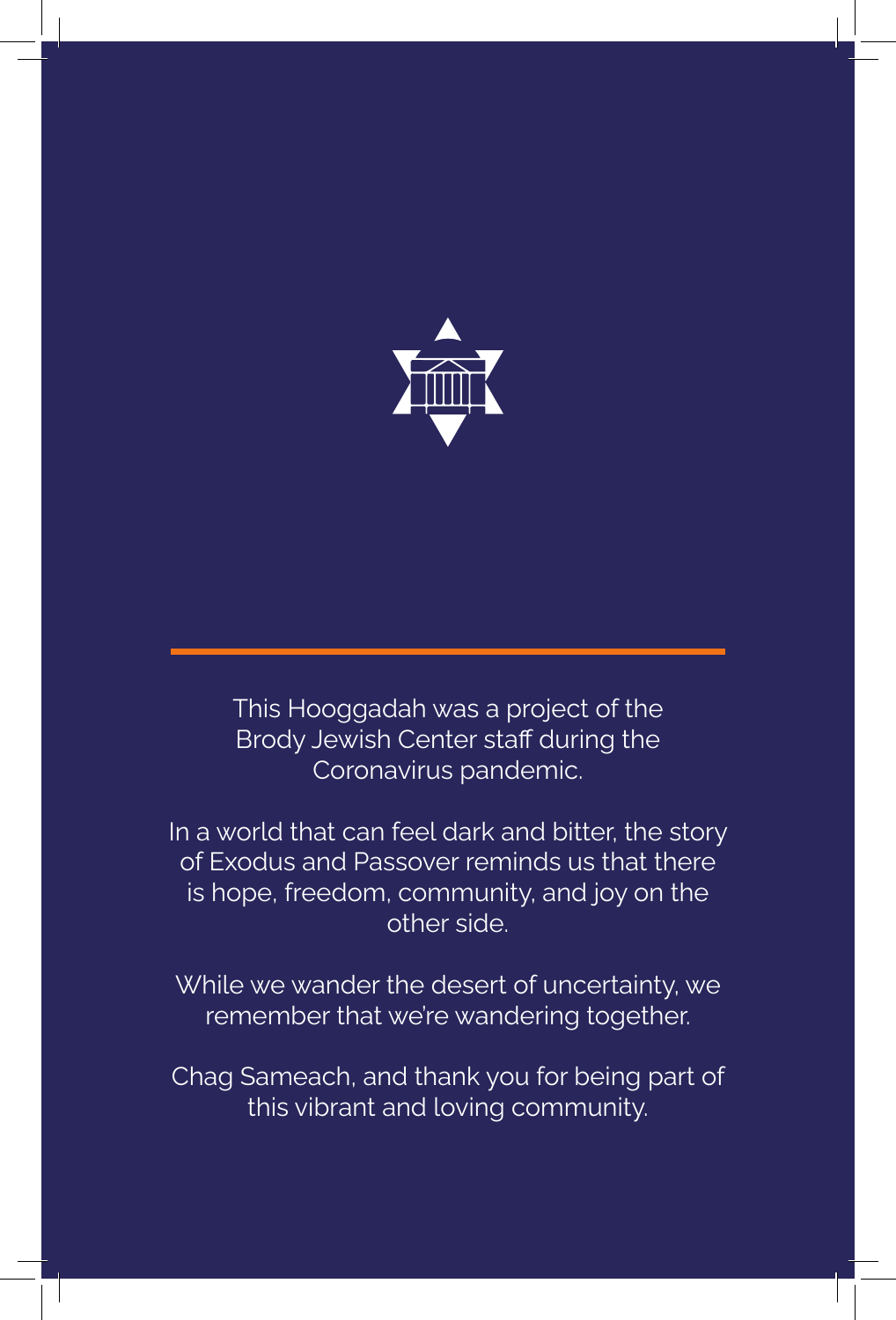### a note of thanks

Without the support of Brody Jewish Center donors and stakeholders, tools like this Hooggadah wouldn't be possible.

The Brody Jewish Center thanks the below organizations for **direct support funding this Hooggadah and Passover 2021.**



Thank you to the following Jewish Federations for their annual support of our programs:



## nirtzah

#### Pour a fourth cup of wine and continue reading.

**Praised** are you, Adonai, Lord our God, Ruler of the universe, who has created the fruit of the vine.

**Baruch** atah Adonai, Eloheinu melech ha'olam, borei p'ri hagafen.

ָבָּרוּךְ אַתָּה יִיָ, אֱלֹהֵינוּ מֶלֵךְ הָעוֹלָם, בּוֹרֵא פְּרִי הַגָּפֵן

#### Drink the fourth cup and continue.

**Tonight** we retold the story of Exodus and shared the story of slavery and freedom our ancestors experienced.

**When** we fulfill this commandment each year, we take the time to remember that we were once slaves in the land of Egypt, and that God brought us out. Now we are free.

**Tonight** we say, Next year in Jerusalem!

**L'shanah** ha-ba-ah birush-a-la-yim!

**Chag Pesach Sameach!**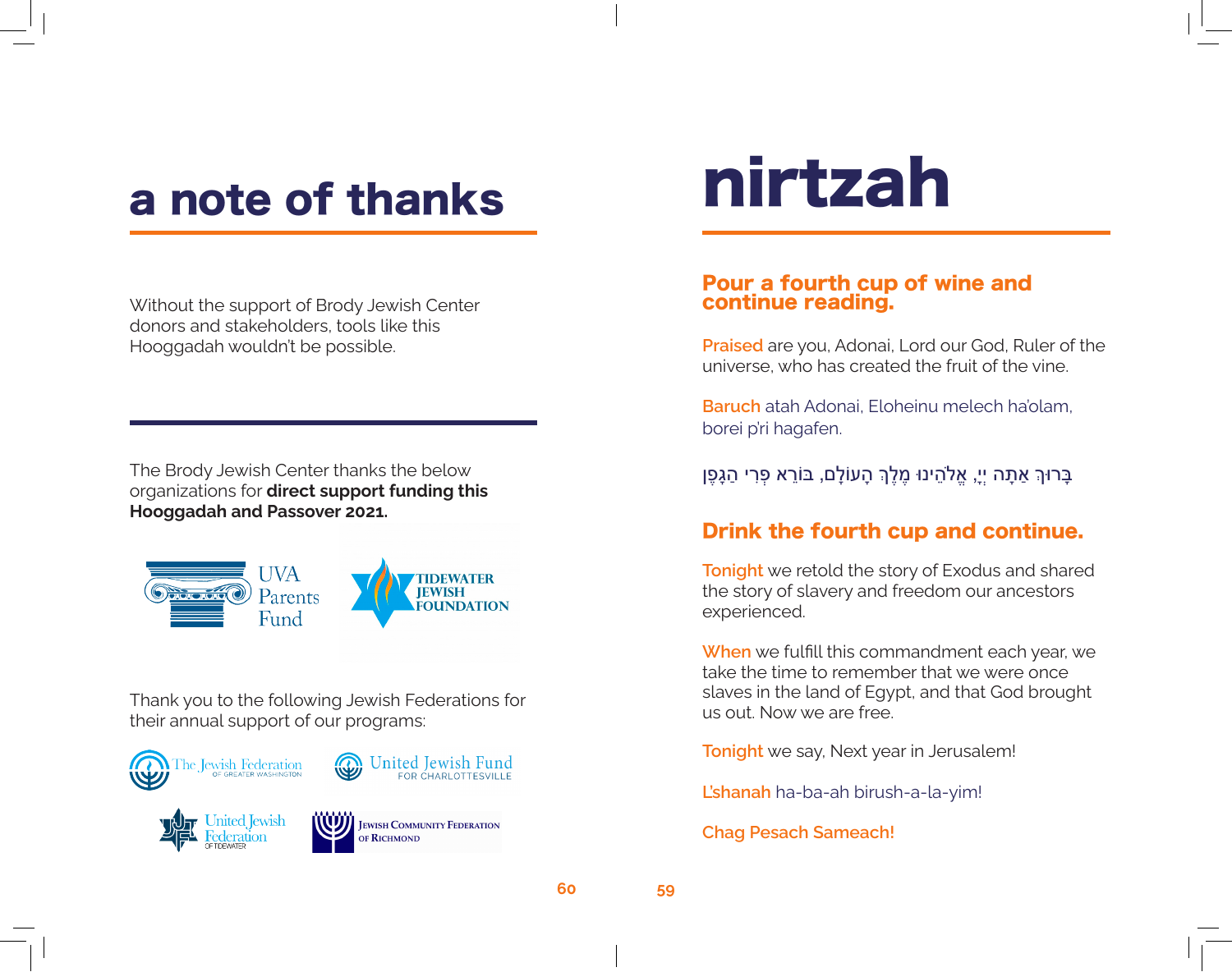*d'nashach l'shunrah, d'achlah l'gadya, d'zabin aba bitrei zuzei, chad gadya, chad gadya. V'ata hashocheit v'shachat l'tora, d'shata l'maya, d'chava l'nura, d'saraf l'chutra, d'hikah l'chalba, d'nashach l'shunrah, d'achlah l'gadya, d'zabin aba bitrei zuzei, chad gadya, chad gadya. V'ata malach hamavet v'shachat l'shocheit, d'shachat l'tora, d'shata l'maya, d'chava l'nura, d'saraf l'chutra, d'hikah l'chalba, d'nashach l'shunrah, d'achlah l'gadya, d'zabin aba bitrei zuzei, chad gadya, chad gadya. V'ata Hakodesh Baruch Hu v'shachat l'malach hamavet, d'shachat l'shocheit, d'shachat l'tora, d'shata l'maya, d'chava l'nura, d'saraf l'chutra, d'hikah l'chalba, d'nashach l'shunrah, d'achlah l'gadya, d'zabin aba bitrei zuzei, chad gadya, chad gadya.*

## chad gadya

#### Hebrew transliteration:

*Chad gadya, chad gadya. D'zabin aba bitrei zuzei, chad gadya, chad gadya. V'ata shunra v'achlah l'gadya, d'zabin aba bitrei zuzei, chad gadya, chad gadya. V'ata chalba v'nashach l'shunrah, d'achlah l'gadya, d'zabin aba bitrei zuzei, chad gadya, chad gadya. V'ata chutra v'hika l'chalba, d'nashach l'shunrah, d'achlah l'gadya, d'zabin aba bitrei zuzei, chad gadya, chad gadya. V'ata nura v'saraf l'chutra, d'hikah l'chalba, d'nashach l'shunrah, d'achlah l'gadya, d'zabin aba bitrei zuzei, chad gadya, chad gadya. V'ata maya v'chava l'nura, d'saraf l'chutra, d'hikah l'chalba, d'nashach l'shunrah, d'achlah l'gadya, d'zabin aba bitrei zuzei, chad gadya, chad gadya. V'ata tora v'shatah l'maya, d'chava l'nura, d'saraf l'chutra, d'hikah l'chalba,*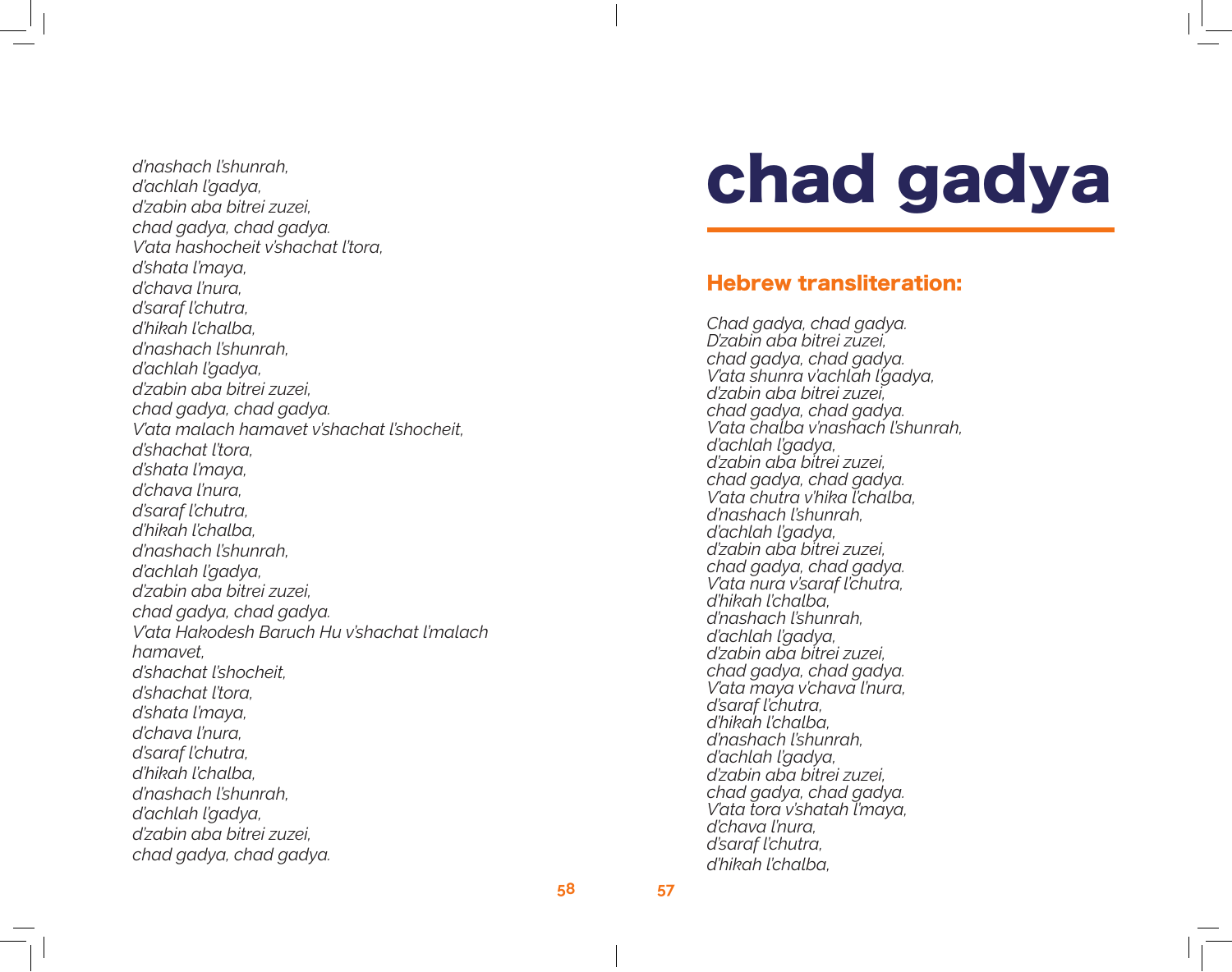*that bit the cat, that ate the goat, Which my father bought for two zuzim One little goat, one little goat The fire came, and burned the stick that beat the dog, that bit the cat, that ate the goat, Which my father bought for two zuzim. One little goat, one little goat The water came, and extinguished the fire, that burned the stick, that beat the dog that bit the cat, that ate the goat Which my father bought for two zuzim One little goat, one little goat The ox came, and drank the water, that extinguished the fire, that burned the stick, that beat the dog, that bit the cat, that ate the goat, Which my father bought for two zuzim. One little goat, one little goat The slaughterer (Shohet) came, and killed the ox, that drank the water, that extinguished the fire that burned the stick, that beat the dog, that bit the cat, that ate the goat, Which my father bought for two zuzim One little goat, one little goat The angel of death came, and slew the slaughterer, who killed the ox, that drank the water that extinguished the fire, that burned the stick that beat the dog, that bit the cat, that ate the goat, Which my father bought for two zuzim One little goat, one little goat Then came the Holy One, Blessed be He and smote the angel of death, who slew the slaughterer who killed the ox, that drank the water that extinguished the fire, that burned the stick that beat the dog, that bit the cat, that ate the goat, Which my father bought for two zuzim One little goat, one little goat.*

### uva facts

The next song, Chad Gadya, is a traditional Brody Jewish Center favorite. This silly, cumulative song has many interpretations, but some view it as a historical parable of the Jewish people.

During the Brody Jewish Center seder each year, different tables are chosen to represent the different animals in this song, with each making a corresponding animal sound when their table is mentioned in the song.

#### Continue here, in song (Chad Gadya).

*One little goat, one little goat Which my father bought for two zuzim\* One little goat, one little goat The cat came, and ate the goat Which my father bought for two zuzim One little goat, one little goat The dog came, and bit the cat, that ate the goat, Which my father bought for two zuzim One little goat, one little goat The mother with stick came, and beat the dog*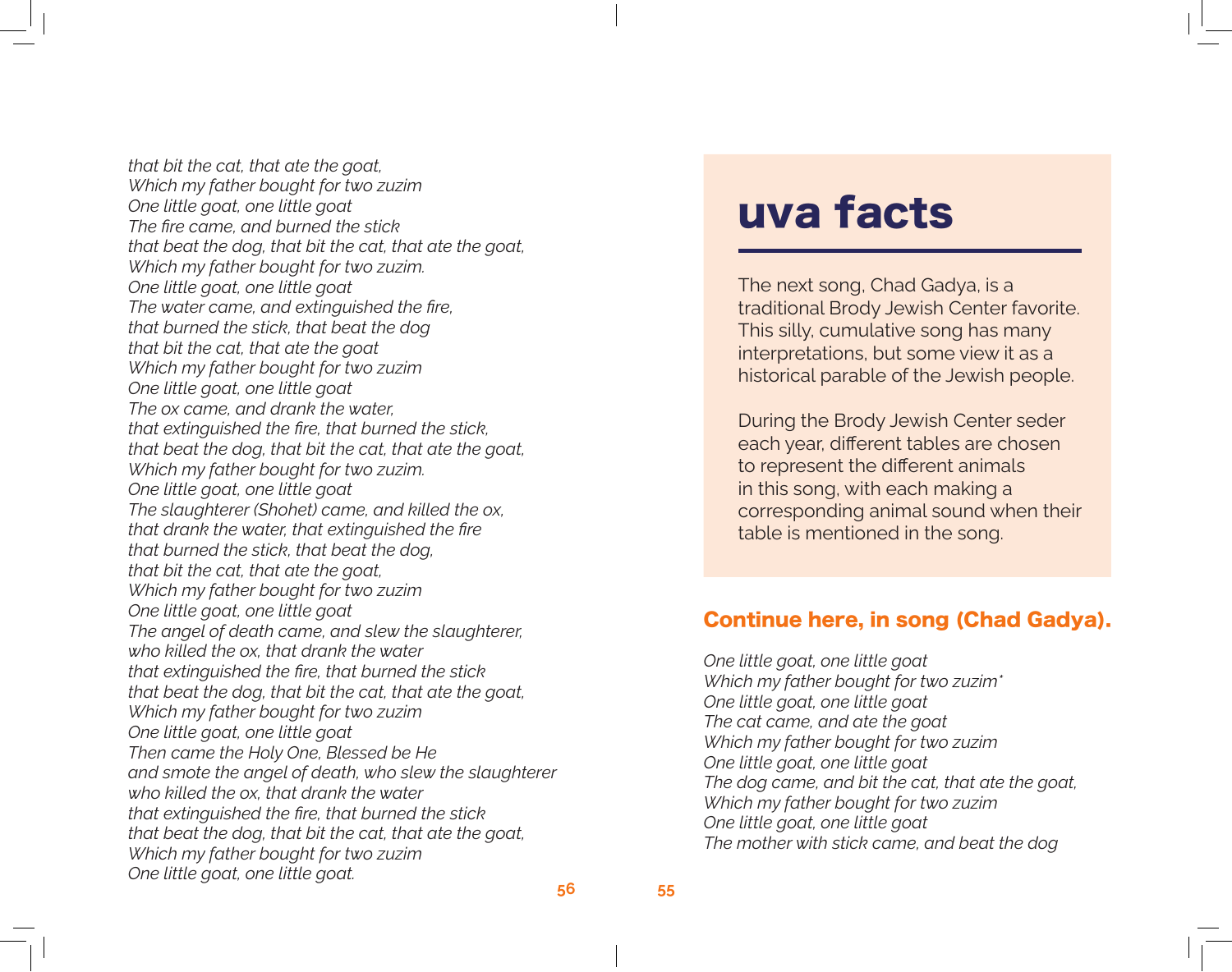#### Continue here, in song.

*Give thanks to God, for God is good. God's compassion is eternal. Let Israel declare: God's kindness is forever. Let the house of Aaron say: God's care knows no bounds. Let all who are in awe of God proclaim: God's love is everlasting.* 

*Hodu l'Adonai ki tov ki l'olam chasdo. Yomar na Yisrael ki l'olam chasdo. Yomru na veit Aharon ki l'olam chasdo. Yomru na yirei Adonai ki l'olam chasdo.*

הֹודוּ לַיהוַה כִּי טוֹב כִּי לְעוֹלָם חַסְדּוֹ יֹאמַר-נָא י ִשְׂרָאֵל כִּי לְעֹולָם חַסְּדֹו יֹאמְרּו-נָא בֵית-אַהֲרֹן כִּי לְעֹולָם חַסְּדֹו יֹאמְרּו-נָא י ִרְאֵי י ְהו ָה כִּי לְעֹולָם חַסְּדֹו

### discussion

How do you show appreciation? Do you have a gratitude practice or a way you like thanking people for kindness?

## hallel

**Hallel is one of the final parts of our seder service, giving us the opportunity to sing songs of praise that we recite on certain holidays.** 

**On Passover, we do this to show gratitude for being delivered out of slavery in Egypt. Think of Hallel as a big toast to our freedom.**

#### Continue here, in song.

*Sing Hallel to God, all peoples. Praise God, all nations, For God's compassion empowers us, And God's truth is eternal, Hallelujah*

*Hal'lu et Adoni kol goyim shab'chuhu kol ha-umin. Ki gavar aleinu chasdo ve-emet Adonai l'olam hal'luyah* 

הַֽלְלּו אֶת־י ְהֹו ָה כָּל־ּגֹוי ִם שַׁ בְּחּוהּו כָּל־הָֽאֻמִּֽים כִּי גָבַר עָלֵינּו חַסְּדֹו ו ֶֽאֱמֶת־י ְהֹו ָה לְעֹולָם הַֽלְלּוי ָּֽה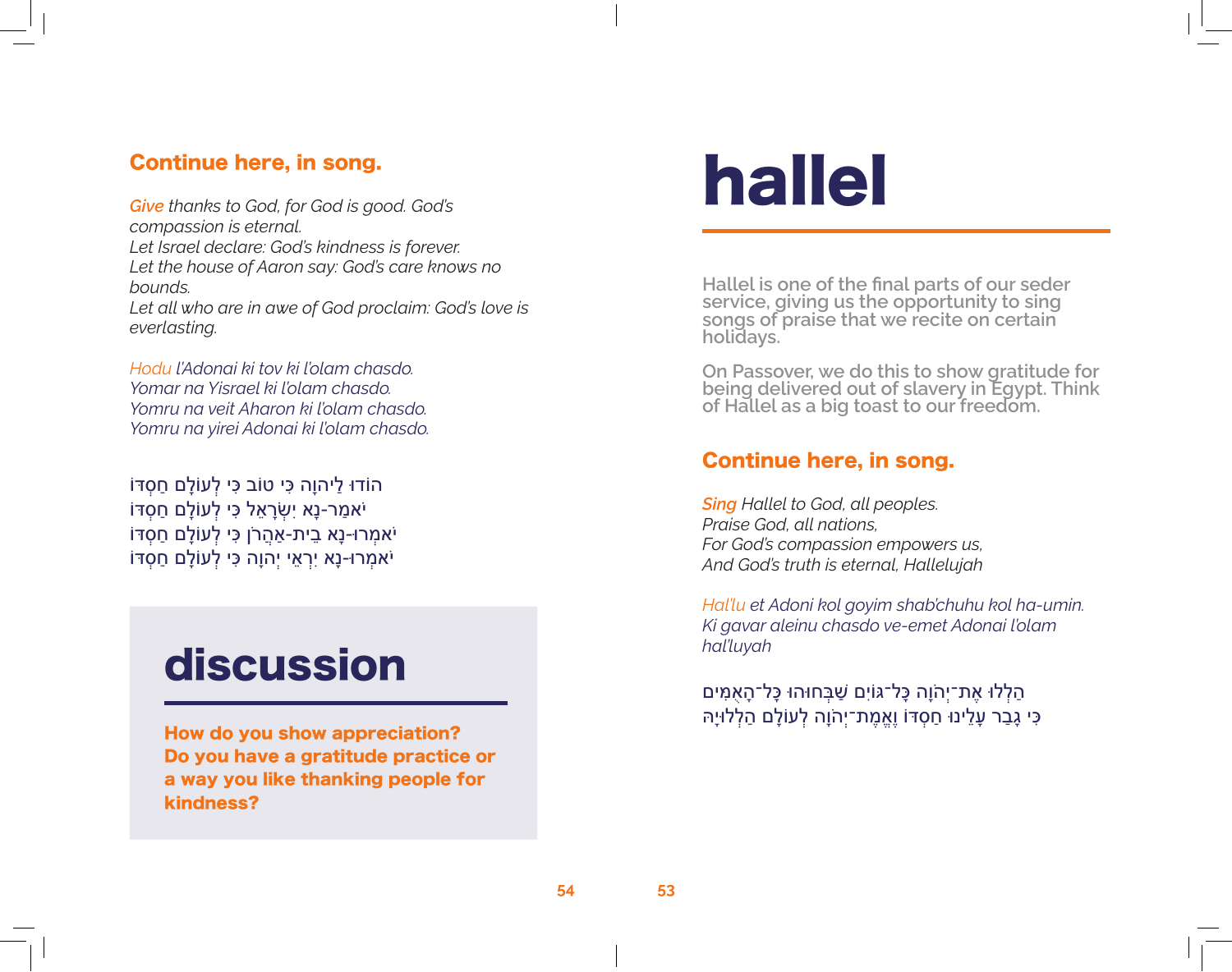## elijah's cup

**Unlike the other four cups throughout the seder, we neither say a blessing for or drink from this cup of wine.** 

**We leave this cup untouched and open the door for the prophet Elijah to symbolize our waiting for the world to be redeemed from pain, injustice, and denial of love with the coming of the messiah.**

#### Open your door and say the following:

**Elijah** the prophet, the returning, the man of Gilad: return to us speedily, in our days with the messiah, son of David.

**Eliyahu** hanavi Eliyahu hatishbi Eliyahu, Eliyahu, Eliyahu hagiladi Bimheirah b'yameinu, yavo eileinu Im mashiach ben-David, Im mashiach ben-David.

#### ּאֵלְיָהוּ הַנָּבִיא, אֵלְיָהוּ הַתִּשְׁבִּי, אֵלְיָהוּ, אֵלְיָהוּ, אֵלְיָהוּ הַגְּלְעָדִי. בִּמְהֵרַה בְיַמֵינוּ, יַבֹא אֵלֵינוּ, עִם מַשִׁיחַ בֵּן דַּוְד, ּעִם מַשִׁיחַ בֵּן דַּוְד. אֵלְיַהוּ

**We** must remember that the open door in our home is not only for Elijah. It also represents welcoming in the stranger and remembering to make room to let others in. No matter how many people are at our table, there's always room for more.

**Praised** are you, Adonai, Lord our God, Ruler of the universe, who has created the fruit of the vine.

**Baruch** atah Adonai, Eloheinu melech ha'olam, borei p'ri hagafen.

ַּבָּרוּךְ אַתָּה יְיָ, אֱלֹהֵינוּ מֶלֵךְ הָעוֹלָם, בּוֹרֵא פְּרִי הַגָּפֶן

Drink the third cup.

### discussion

The Birkat Hamazon makes mention four different times of God not just providing for the Jewish people, but for "the whole world." In Jewish tradition, we often make a distinction that "all Israel (or Jewish people) is responsible for one another."

How do you balance this tension between caring for the world in general, and also having Jewish texts that ask us to care for the Jewish people specifically?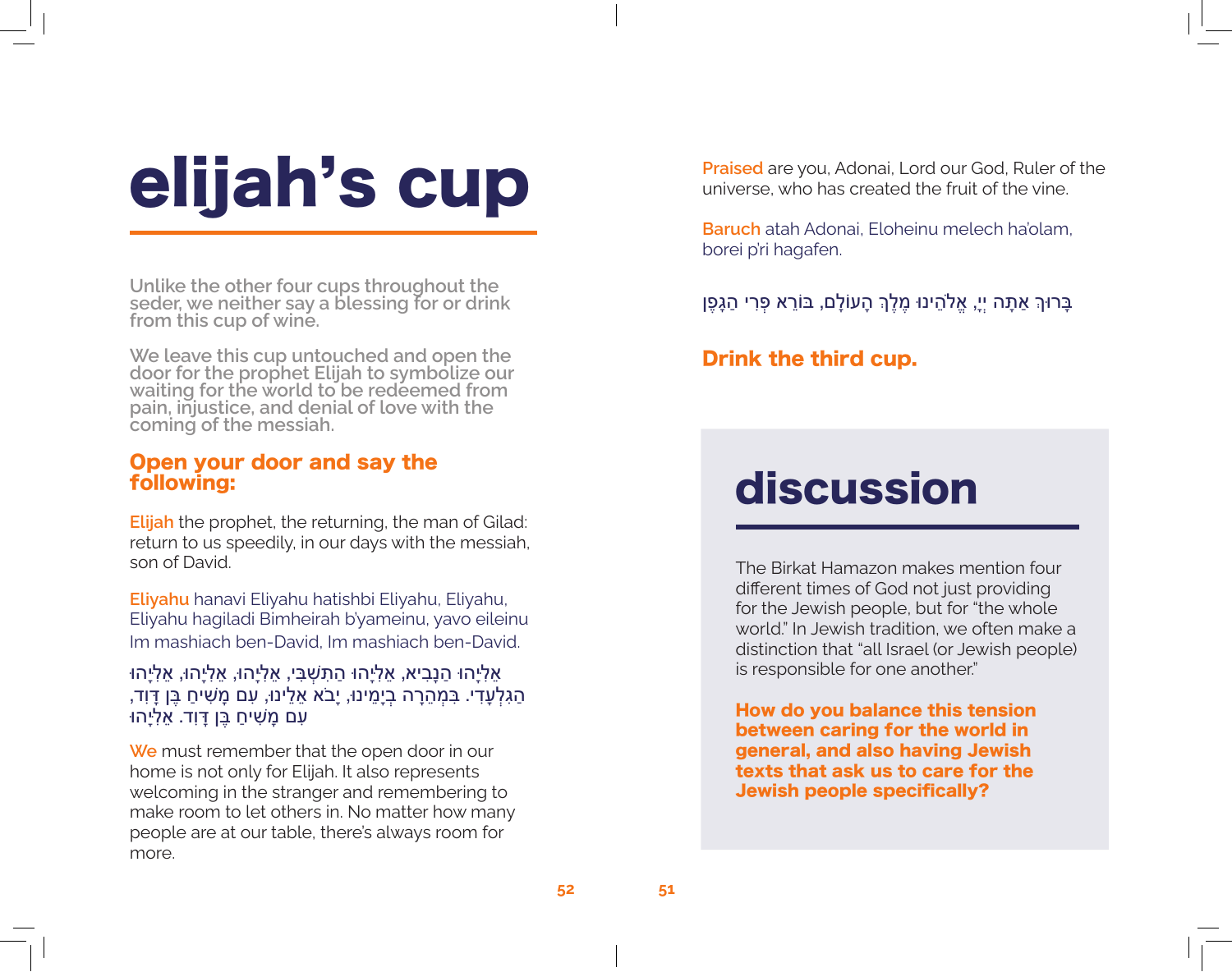## barech

**After finishing the meal completely, it is customary to recite the Birkat Hamazon to give thanks for our meal.**

#### Begin by pouring a third cup of wine and continue reading.

**Praised** are you, Adonai, Lord our God, Ruler of the universe, who nourishes the whole world. Your kindness endures forever. May we never be in want of sustenance. God sustains us all, doing good to all, and providing food for all creation. Praised are you, Adonai, who sustains all.

**Baruch** atah Adonai, Eloheinu melech ha'olam, hazan et ha-olam kulo b'tuvo, b'chein b'chesed uvrachamim, hu noten lechem l'chol basar, ki l'olam chasdo, uv-tuvo hagadol, tamid lo chasar lanu v'al yechsar lanu mazon l'olam va'ed. Ba-avur sh'mo hagadol, ki hu Eil zan um'farneis lakol, u-meitiv lakol u-meichin mazon l'chol-b'riyotav asher bara. Baruch atah Adonai, hazan et hakol.

ָּבָּרוּךְ אַתָּה יְיָ, אֱלֹהֵינוּ מֶלֶךְ הָעוֹלָם, הַזָּן אֶת הָעוֹלָם כָּלּוֹ בְּטוּ־ בֹו בְּחֵן בְּחֶסֶד ּובְרַחֲמִים הּוא נֹותֵן לֶחֶם לְכָל בָּשָׂר, כִּי לְעֹולָם חַסְּדֹו. ּובְטּובֹו הַגָּדֹול תָּמִיד לֹא חָסַר לָנּו ו ְאַל י ֶחְסַר לָנּו מָזֹון לְעוֹלָם וָעֶד. בַּעֲבוּר שְׁמֹו הַגָּדוֹל כִּי הוּא אֵל זָן וּמְפַרְנֵס לַכֹּל וּמֵטִיב לַכֹּל וּמֵכִין מָזוֹן לְכָל בְּרִיּוֹתָיו אֲשֶׁר בָּרָא. בָּרוּךְ אַתָּה יְיָ, .הַזָּן אֶת הַכֹּל

## afikomen

**At the beginning of the seder, we set aside a piece of matzah called the afikomen. It represents the paschal sacrifice.**

**Hopefully by now the seder leader has had a chance to hide the afikomen - so now's the time to find it!** 

**The afikomen serves as the dessert for the seder meal, and should be the last thing you eat during your seder.** 

**Once someone has found the afikomen, they should bargain with the seder leader to "sell it back," so that it can be distributed and eaten for dessert.**

**The custom of hiding the afikomen and encouraging children to bargain for a hidden item helps keep them engaged in the seder so that they can hear the full story of the Exodus and take part in the mitzvah.**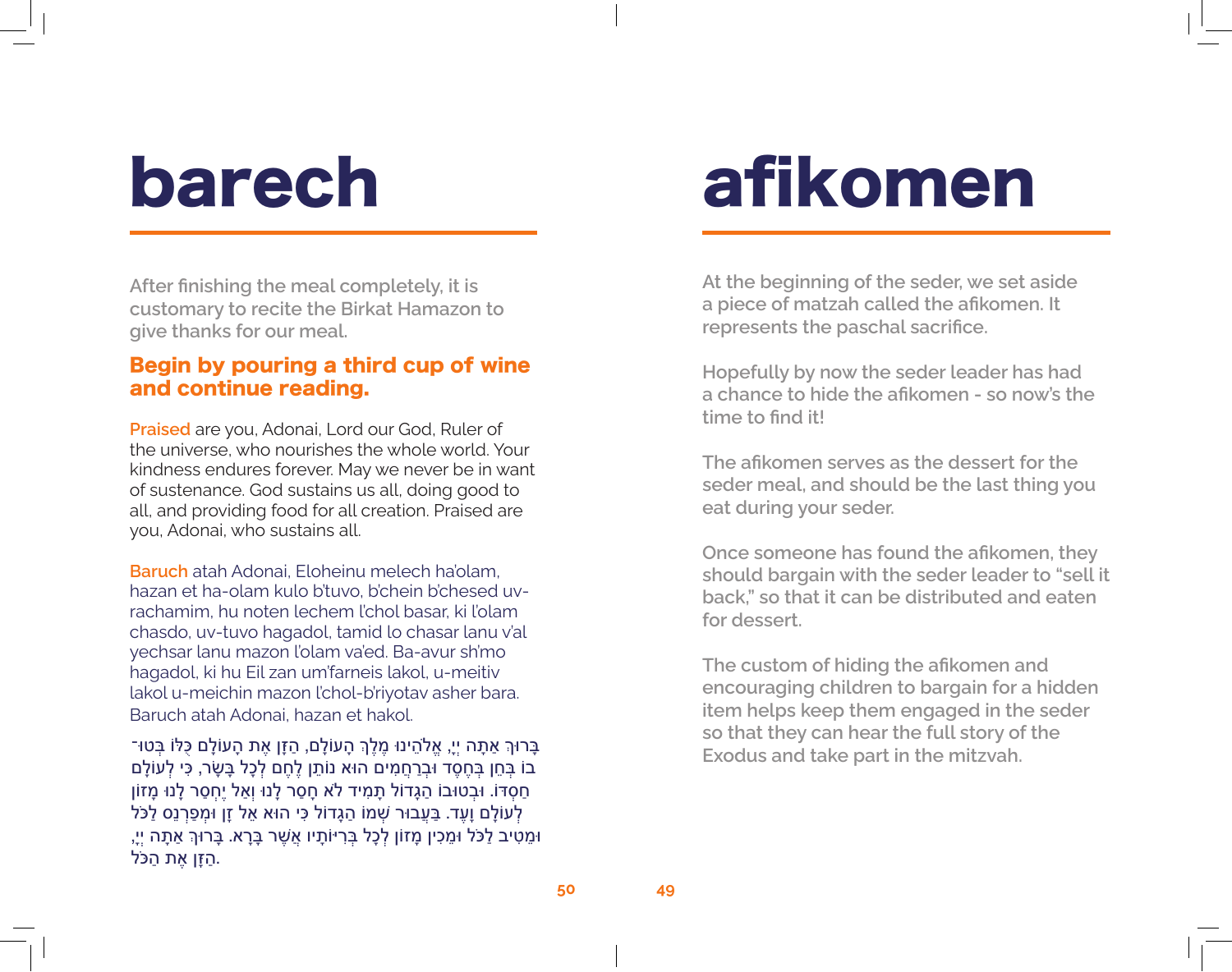## enjoy the festive meal!

## korech

**During the time of the temple, our namesake-Hillel the Elder - started a tradition of eating the Paschal lamb, matzah, and maror together. The matzah represents the bread of our liberation, the maror the bitterness of slavery, and the charoset is often used to replace the paschal lamb which represents sweetness.** 

Break the last matzah and distribute so each participant can make a "Hillel Sandwich" of bitter herbs and charoset.

### discussion

While slavery is undoubtedly bitter, if the Israelites never had to escape Egypt, we wouldn't have many key elements of Judaism, like the 10 Commandments. How has bitterness in your life paved the way for something important?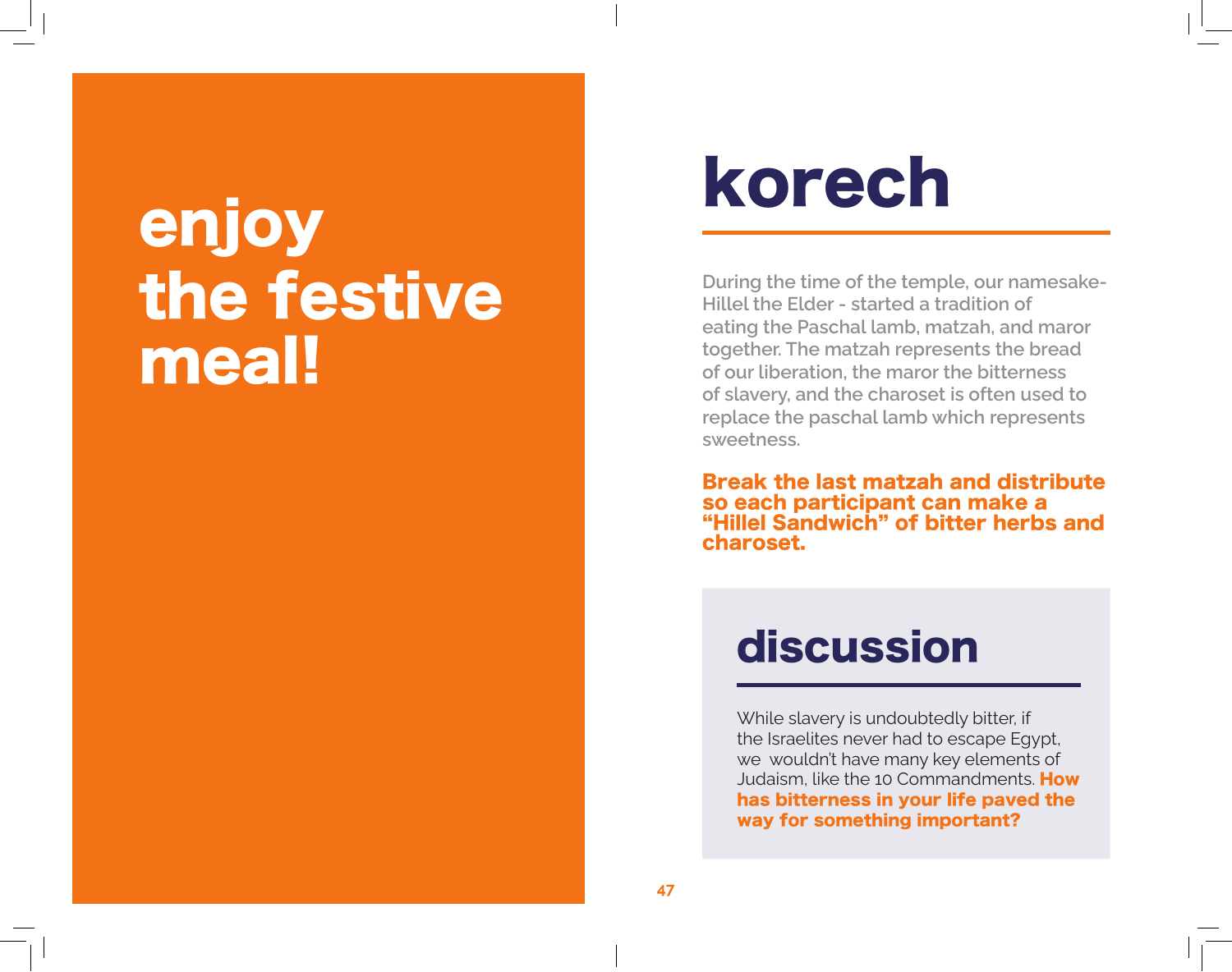## maror

**This is the second instance of dipping in the Haggadah. Where in the first part of the seder we dipped into salt water to remember the difficulties of slavery, we dip into the charoset now to acknowledge that among the bitterness, there is also sweetness.**

#### Take the bitter herbs and dip into the charoset. Say the blessing, and eat.

**Praised** are you, Adonai, Lord our God, Ruler of the universe, who made us holy through obligations, commanding us to eat bitter herbs.

**Baruch** atah Adonai, Eloheinu melech ha'olam, asher kid'shanu b'mitzvotav v'tzivanu al achilat maror.

בּרוּךְ אַתָּה יֵי אֱלֹהֵינוּ מֵלֵךְ הָעוֹלָם, אֲשֶׁר קִדְּשָׁנוּ בִּמִצְוֹתָיו ּוְצְוַנוּ עַל אֲכִילַת מרור

## motzi/matzah

**When our ancestors were leaving Egypt they were in such a rush that they didn't have time to let their bread rise. Instead, they left Egypt carrying flat cakes. The purpose of matzah is to remind us that when given the chance to find freedom or liberation, we should be ready to go even if we do not feel ready.** 

#### Lift the matzahs and say the blessings. Then, distribute the two top matzahs and eat.

**Praised** are you, Adonai, Lord our God, Ruler of the universe, who brings forth bread from the earth. Blessed are you, Adonai, Breath of Life, who sanctifies us with the commandment to eat matzah.

**Baruch** atah Adonai, Eloheinu melech ha'olam, hamotzi lechem min ha'aretz. Baruch atah, Adonai eloheinu, melech ha'olam, asher kidshanu b'mitzvotav, v'tzivanu al achilat matzah.

ָבָּרוּך אַתָּה יִיָ, אֱלהֵינוּ מֵלֵך הָעוֹלָם, הַמּוֹצִיא לֵחֵם מִן הָאָרֵץ ָבָּרוּך אַתָּה יִיָ, אֱלהֵינוּ מֵלֵך הָעוֹלָם, אֲשֵׁר קִדְּשָׁנוּ בִּמְצִוֹתָיו ו ְצִו ָּנּו עַל אֲכִילַת מַצָּה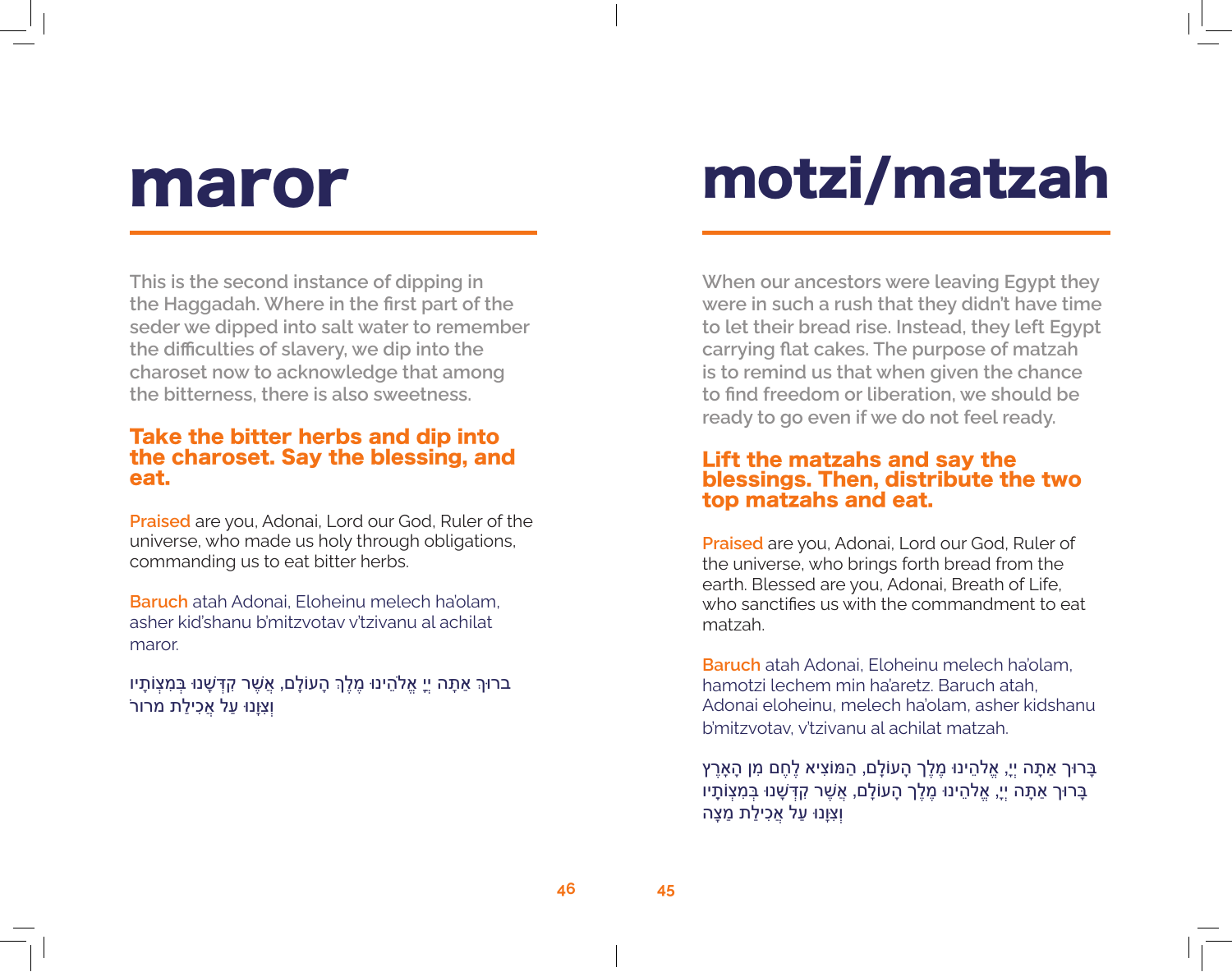## rachtzah

**This second instance of hand washing in the Haggadah comes right before we eat from the seder plate.** 

#### Read the blessings, then wash.

**Praised** are you, Adonai, Lord our God, Ruler of the universe, who made us holy through obligations, commanding us to wash our hands.

**Baruch** atah Adonai, Eloheinu melech ha'olam, asher kid'shanu b'mitzvotav v'tzivanu al n'tilat yadayim

ָבָּרוּךְ אַתָּה יְיָ אֱלֹהֵינוּ מֶלֶךְ הָעוֹלָם, אֲשֶׁר קִדְּשָׁנוּ בְּמִצְוֹתָיו, וְצִוּנוּ עַל נְט<del>ָ</del>ילַת יַדַיִם

### uva facts

With around 35,000 University employees and students, there's a lot of handwashing at UVA. Good thing UVA Sustainability has a plan to reduce water usage by 30% by 2030!

#### Raise the cup of wine.

**Tonight** we offer thankfulness to God not just for the miracles of the Passover, but for the miracles of today. From slavery to freedom, from sorrow to joy, from grief to celebration, from darkness to light, may we remember that given our freedom, it is a mitzvah to enjoy it.

**Praised** are you, Adonai, Lord our God, Ruler of the universe, who has created the fruit of the vine.

**Baruch** atah Adonai, Eloheinu melech ha'olam, borei p'ri hagafen.

ָבָּרוּךְ אַתָּה יִיָ, אֱלֹהֵינוּ מֶלֵךְ הָעוֹלָם, בּוֹרֵא פְּרִי הַגָּפֶן

Drink the second cup.

### discussion

This part of the seder not only celebrates our freedom from Egypt, but everyday life transitions and miracles.

What is a small recent life transition you're celebrating today?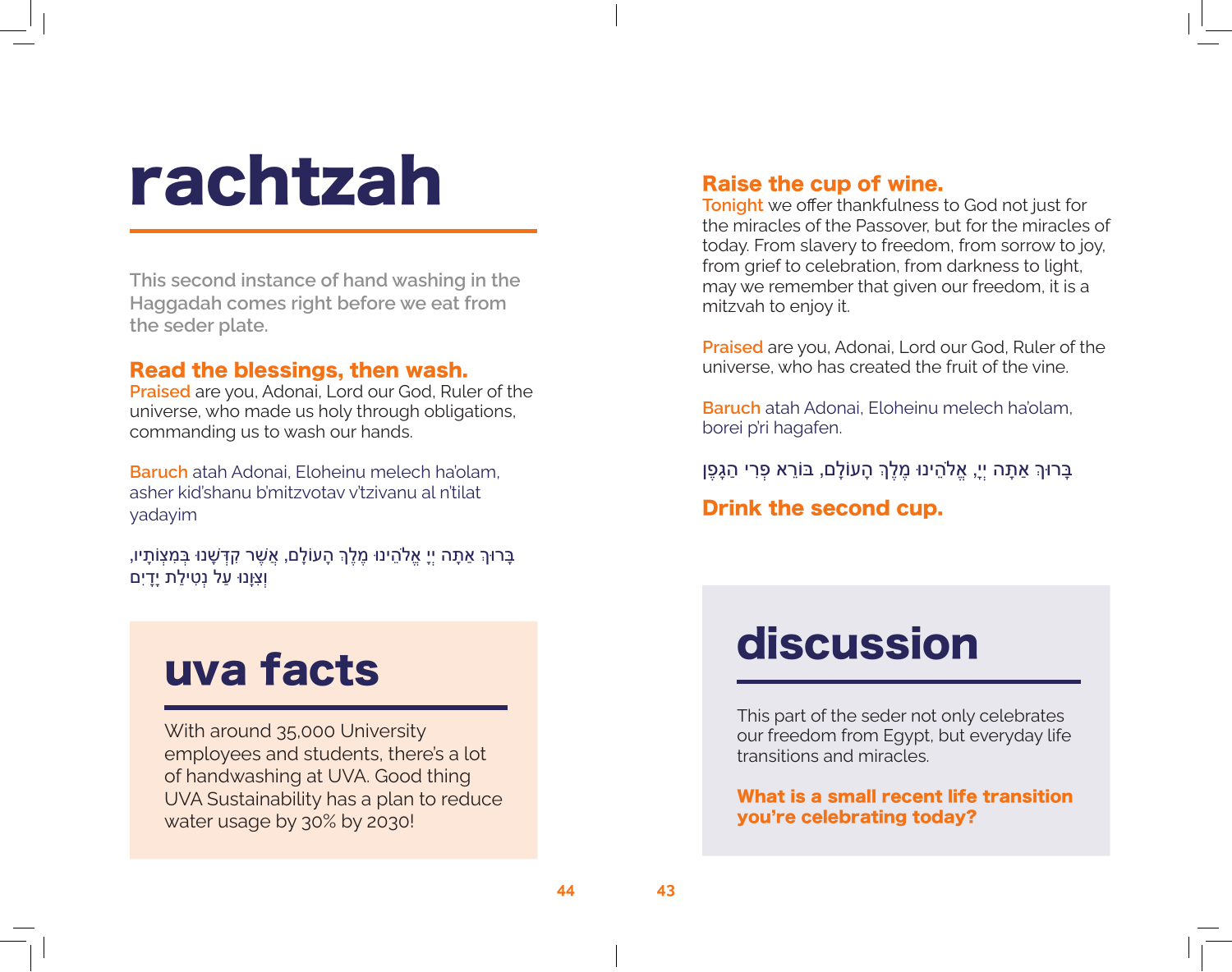**B'tzeit** Yisrael miMitzrayim, beit Yaakov meiam lo-eiz. Hay'tah Y'hudah l'kodsho, Yisrael mamsh'lotav. Hayam raah vayanos, haYardein yisov l'achor. Heharim rak'du ch'eilim, g'vaot kiv'nei tzon. Mah l'cha hayam ki tanus, haYarden tisov l'achor. Heharim tirk'du ch'eilim, g'vaot kivnei tzon. Milifnei Adon chuli aretz. Milifnei Elo-ah Yaakov, hahofchi hatzur agam mayim, chalamish l'ma-y'no mayim.

בְּצֵאת י ִשְׂרָאֵל, מִמִּצְרָי ִם; בֵּית י ַעֲקֹב, מֵעַם לֹעֵז .הָי ְתָה י ְהּודָה לְקָדְׁשֹו; י ִשְׂרָאֵל, מַמְשְׁ לֹותָיו ּהַיָּם רָאָה, וַיָּנֹס; הַיַרְדֵּן, יִסֹּב לְאָחוֹר. .הֶהָרִים, רָקְדּו כְאֵילִים; גְּבָעֹות, כִּבְנֵי-צֹאן ְּמַה-לְּךָ הַיָּם, כִּי תָנוּס; הַיַרְדֵּן, תִּסֹּב לְאָחוֹר. .הֶהָרִים, תִּרְקְדּו כְאֵילִים; גְּבָעֹות, כִּבְנֵי-צֹאן .מִלִּפְנֵי אָדֹון, חּולִי אָרֶץ; מִלִּפְנֵי, אֱלֹוהַּ י ַעֲקֹב .הַהֹפְכִי הַצּוּר אֲגַם-מַיִם; חַלַּמִישׁ, לְמַעְיָנוֹ-מַיִם.

### uva facts

Speaking of leaping mountains, this imagery is something Charlottesville residents are used to! Though we often refer to Charlottesville's mountain range as "The Blue Ridge Mountains," this range is actually called "The Southwest Mountains."

## hallel

**Psalm 114 (Translation by David Rosenberg)**

**When** Israel came out of Egypt like a child suddenly free from a people of strange speech

Judah became a home for the Children of Israel as they became a sanctuary

for the God of their fathers - the House of Israel were brought into the open

and as the Sea saw them coming it ran from the sight, the Jordan stopped dead in its tracks

mountains leaped like frightened rams, hills were a scattering flock of lambs

What was so alarming, Sea? Jordan, what vision drained your strength away?

Mountains, why did you quake like fearful rams? Hills, why did you jump like lambs?

All earth, tremble in the presence of your maker

it was the God of Jacob and he is here all around you

a sudden pool of water from a desert rock, a fountain from wilderness stone -

life from a heart of stone and from bitter tears, a sweet land.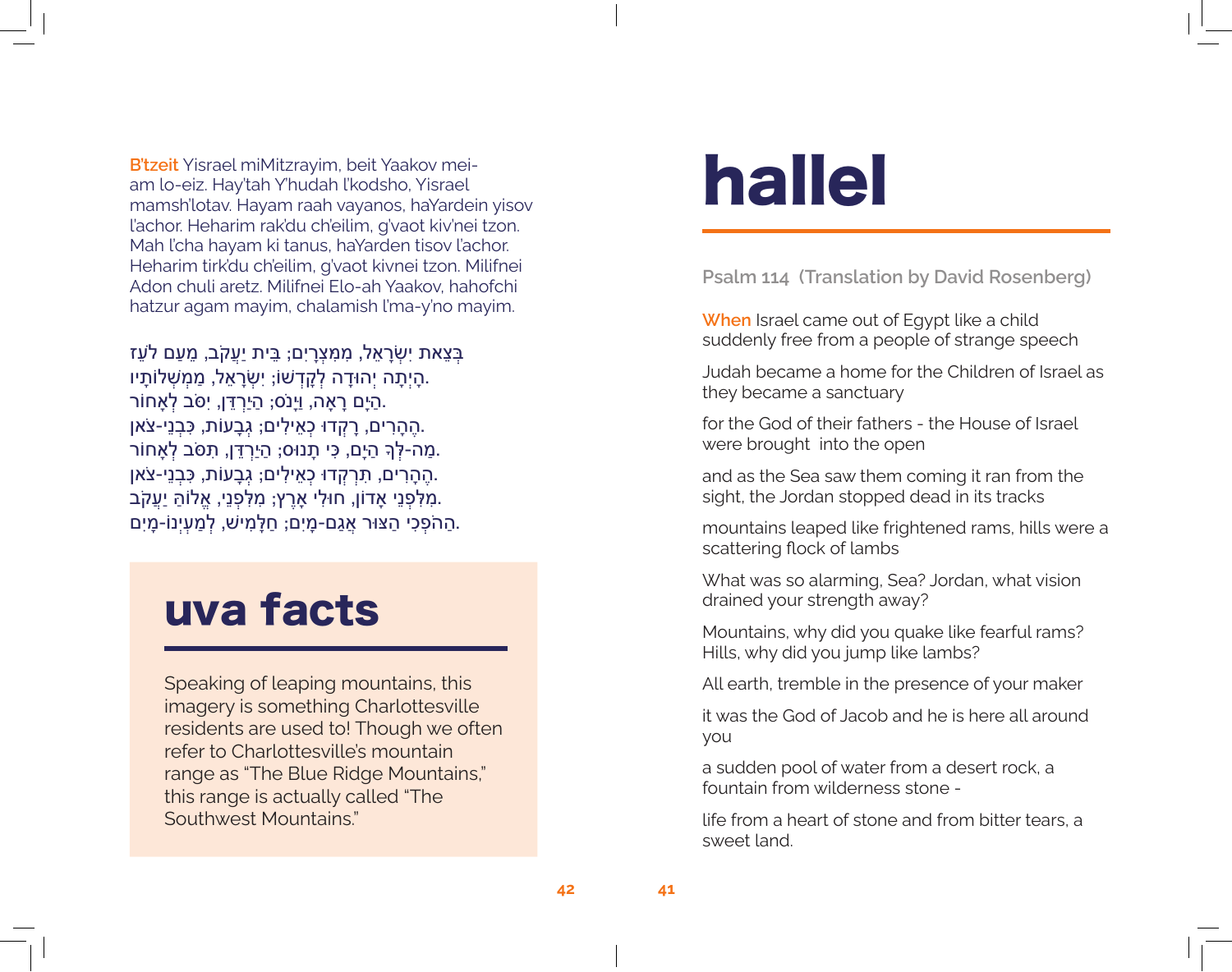*Rabbi Gamliel used to say, "Anyone who does not expound upon the three symbols has not fulfilled the obligation of observing the Passover seder. And these are the three: pesach, matzah, and maror."*

#### Show the zeroah.

**This** zeroah (pesach) reminds us of the Passover sacrifice our ancestors ate in the days of the temple. It also reminds us that in Egypt, our ancestors' homes were passed over and their lives spared through the symbol of lamb's blood on their doorposts.

#### Show the matzahs.

**This** matzah that we eat tonight represents the hasty exit our ancestors made from Egypt. We eat it tonight to remember the luxury of time and to celebrate that we are free.

#### Show the bitter herbs.

**These** bitter herbs that we eat tonight represent that the Egyptians embittered the lives of our ancestors with enslavement.

**In each generation, we retell the stories of Passover because each of us must feel as if we were delivered freedom from the land of Egypt ourselves.** 

**Because our ancestors were freed, we are free. With the yearly retelling of this story, may we feel gratitude for the freedoms that we hold today.** 

### pillars: unity

**As we tell the story of Passover and move through the symbolic stages of our seder, we position ourselves as part of a united story of the Jewish people.**

**When we read about the Israelites journey from slavery to freedom, we are supposed to imagine ourselves as slaves in Egypt, and celebrate the freedom of the Jewish people as our own freedom.** 

**In this way, we are united with Jewish people across the world, throughout history, and far into the future.** 

### discussion

Based on Jewish Geography alone, it's obvious that Jewish people are connected to each other. What makes you feel like you're connected or united with other Jewish people?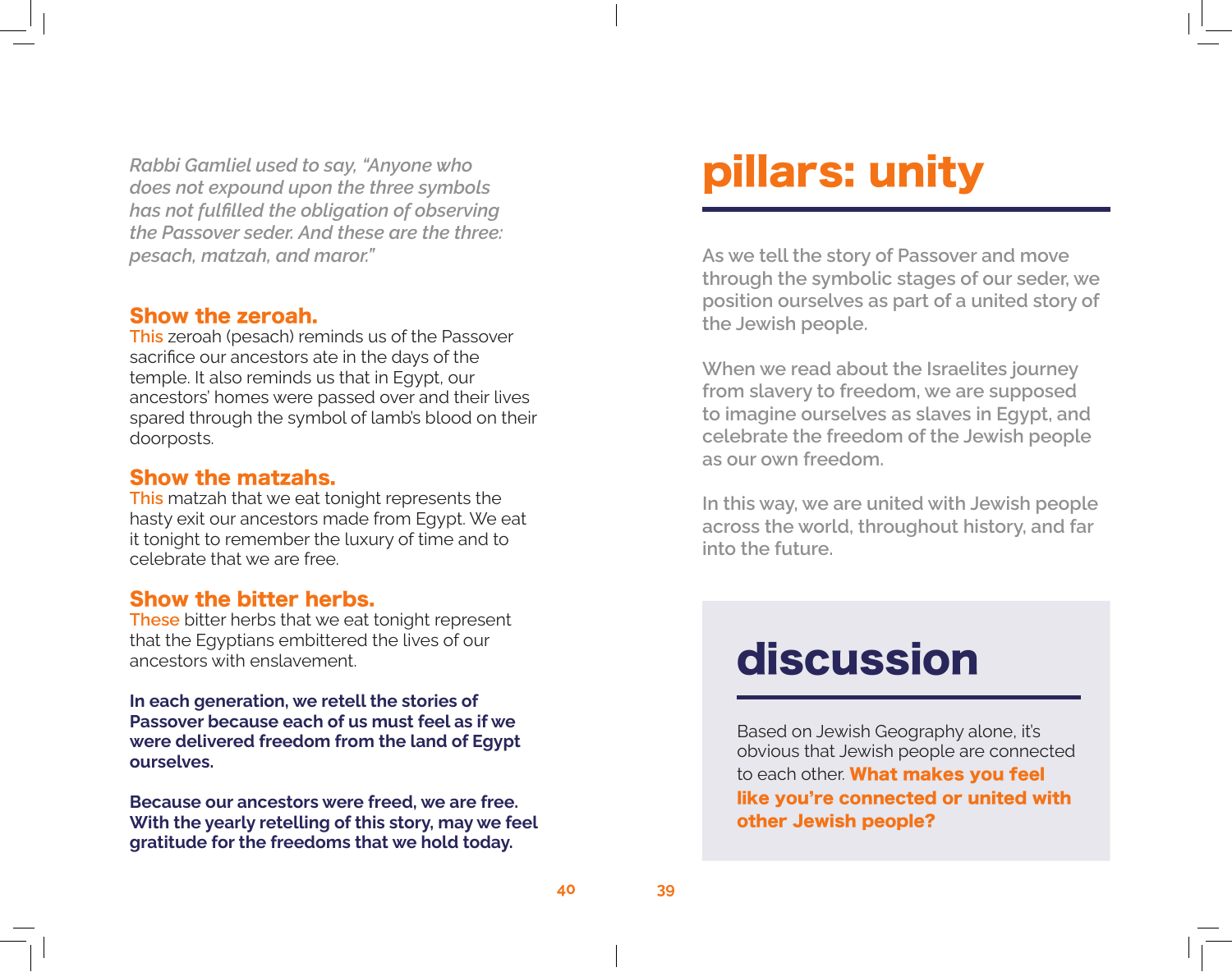### pillars: humility

**The Torah described Moses as "a very humble man, more so than any other human being on earth" (Numbers 12:3) and we see this throughout the story of Passover.**

**After discovering his true background and fleeing Egypt, Moses settles in Midian where he becomes a humble shepherd. When God calls on Moses to return to face Pharaoh and ask him to free the Jewish people, Moses is reluctant.**

**Moses's humility is admirable in many ways, but it doesn't make him perfect. By taking so long to accept the role of leading the Jews out of Egypt, Moses is putting his own insecurities before the needs of the Jewish people and the will of God who he is meant to serve.**



### pillars: servanthood

**After much convincing, Moses (with the help of his brother Aaron) willingly accepts his role as a servant to God and to the Jewish people. He goes to Pharaoh and asks for him to free his people - but not just for the sake of freedom. Moses asks that they be freed so the Israelites, in turn, can serve God. He is turned away many times, but keeps going back, demonstrating his faithfulness to the mission he has been assigned and a commitment to serving his people.** 

**It's interesting, because often when talking about serving others in the Passover story, we're talking about slavery. It's an important distinction that Moses had to be convinced to "serve" God and the Israelites.** 

### discussion

In what ways do you embrace the Jewish mindset of servanthood? Who do you choose to serve?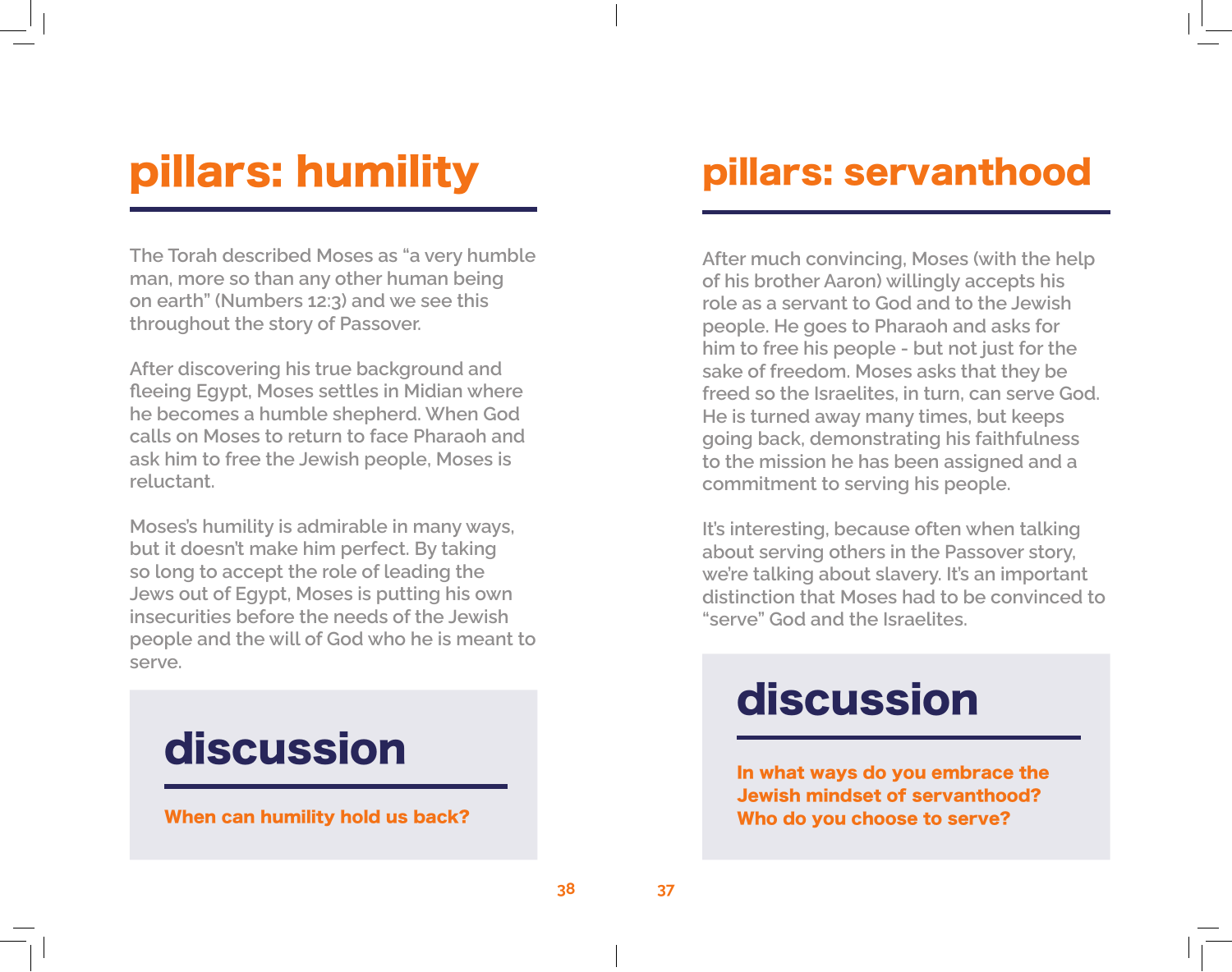### pillars: thankfulness

**As the Hebrew people escape Egypt, they witness the miracle of the Red Sea splitting.** 

**Overwhelmed with joy and thankfulness, Miriam leads the women in a song of praise.**

**Part of the annual retelling of the Passover story harnesses this same sentiment. We're thankful to God for helping our ancestors, and ourselves escape slavery in Egypt. We joyously celebrate Passover, sing songs of freedom, and drink wine to sanctify our seder and experience joy.**

### discussion

There are opportunities to express thankfulness for the things in our lives outside of Passover. Besides breaking into song like Miriam, how do you express thankfulness? And what are you thankful for in your everyday life?

### pillars: passion

**Throughout the story of Passover, we see many individuals acting with passion. Moses' mother sends him floating down the Nile river to save him from death. Pharaoh's daughter takes in a Hebrew baby and raises him as her own. Moses kills a slave master and inserts himself in an argument between two Hebrews fighting in a moment of passion.** 

**These instincts to passionately fight injustices are apparent all over the story of Passover. They play major roles in the story of Passover and can teach us a lot about the good and bad in passion.** 

### discussion

Passion has both positive and negative connotations. When can passion be harmful? What indicates that we're taking our passionate feelings too far?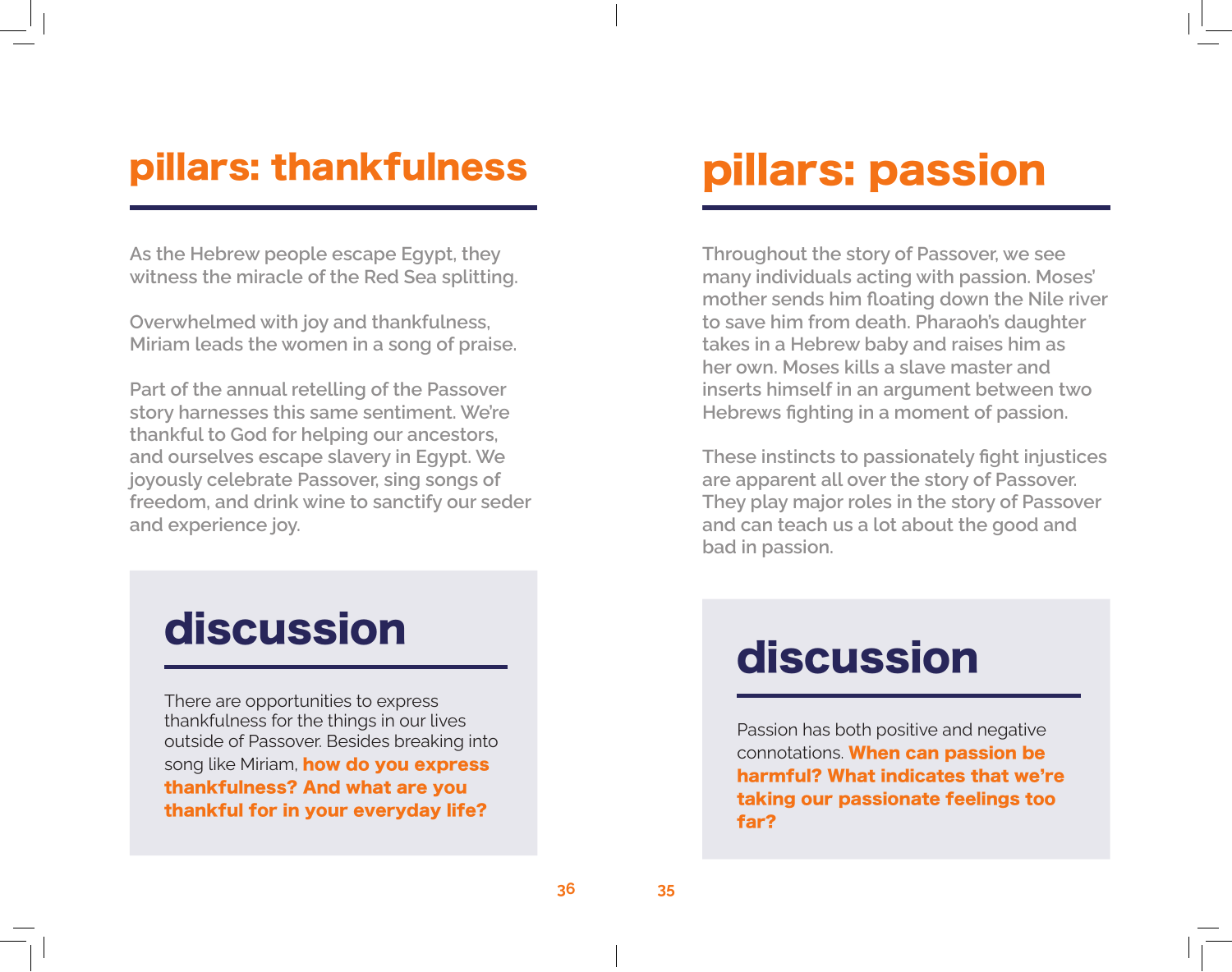אִּלּו הֹוצִיאָנּו מִמִּצְרָי ִםו ְלֹא עָשָׂה בָּהֶם שְׁ פָטִים דַּי ֵּנּו

ּ אִּלּו נָתַן לָנּו אֶת הַשַ ׁ בָּת ו ְלֹא קֵרְבָנּו לִפְנֵי הַר סִינַי דַּי ֵּנּו

אִּלּו נָתַן לָנּו אֶת הַּתֹורָה ו ְלֹא הִכְנִיסָנּו לְאֶרֶץ י ִשְׂרָאֵל דַּי ֵּנּו

### discussion

This part of the seder, Dayenu, reflects on the many blessings of Passover and reminds us that each is something to be thankful for in and of itself. Think of it as a model for appreciation: that we stop, recognize, and appreciate the compounding individual blessings in our lives.

Think about something that you're thankful for in your life - what other small positive steps led you there?

## dayenu

**To show appreciation for the miracles performed by God throughout the story of Passover, this portion of the Maggid essentially counts our blessings.** 

*If God had brought us out from Egypt, and had not carried out judgments against them — Dayenu, it would have been enough!*

*If God had given us the Shabbat, and had not brought us before Mount Sinai — Dayenu, it would have been enough!*

*If God had given us the Torah, and had not brought us into the land of Israel — Dayenu, it would have been enough!*

*Ilu hotzianu mimitzrayim, v'lo asah bahem sh'fatim, Dayenu!*

*Ilu natan lanu et hashabbat, v'lo keirvanu lifnei har sinai, Dayenu!*

*Ilu natan lanu et hatorah, v'lo hichnisanu l'eretz yisra'eil, Dayenu!*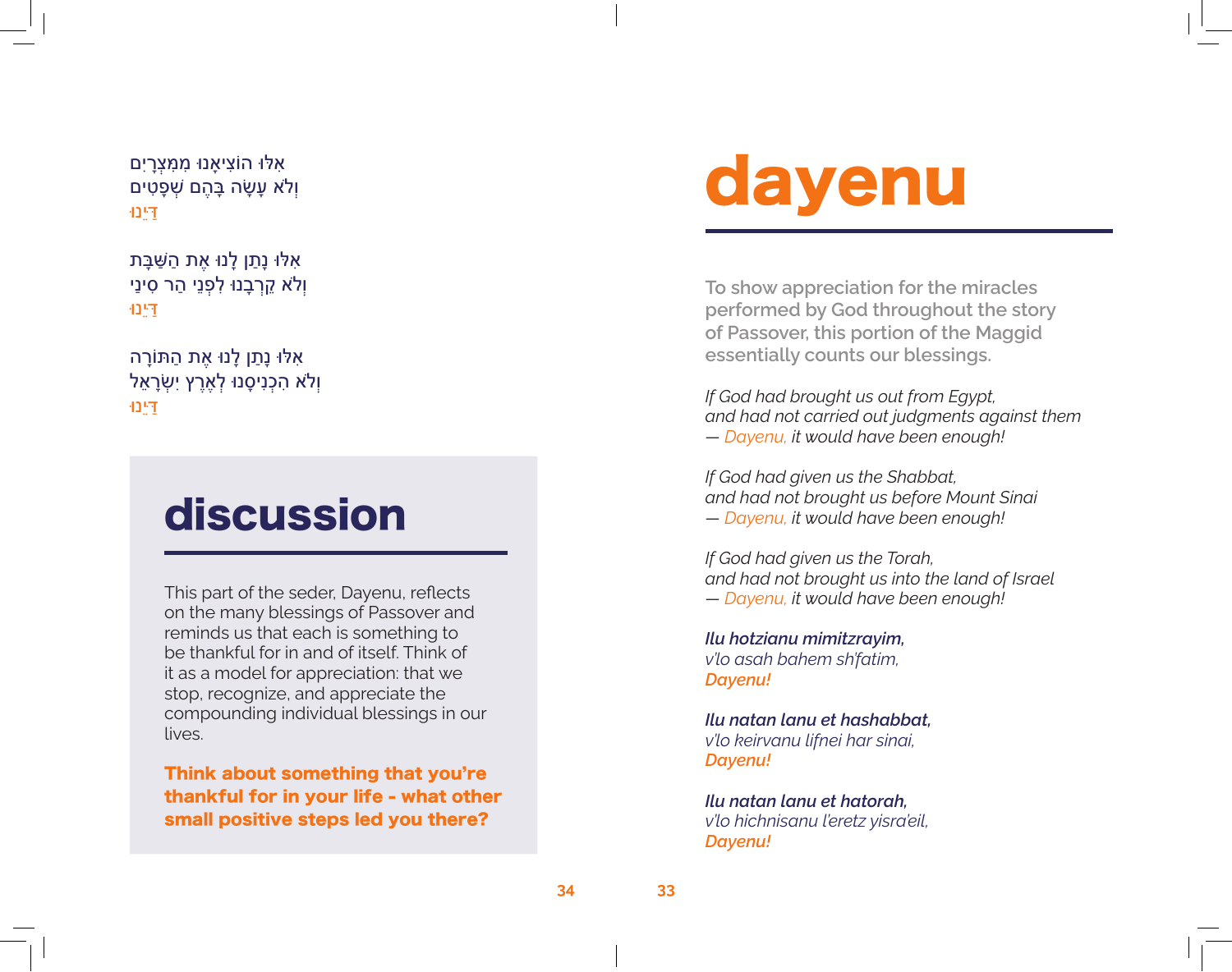**God** instructs Moses to tell the Hebrews to kill a paschal lamb as a sacrifice and paint its blood on their doors.

**"And** when I see the blood," he says, "I will **pass over** you, and there shall be no plague upon you to destroy you when I smite the land of Egypt."

**When** Pharaoh sees the first borns of his people dying, he commands Moses to leave at once with the Hebrews. The Hebrews hastily prepare to leave Egypt, not even having enough time to let their bread rise.

**Pharaoh** once again changes his mind, and chases after the Israelites with his army. Stuck between Egyptians and the sea, God tells Moses to raise his staff over the water and the sea splits to allow the Israelites to safely cross.

**Once** the Israelites have crossed, the sea closes, drowning the Egyptian army.

**The** Israelites, led by Miriam, rejoice and sing songs thanking God for their freedom.

### discussion

Is freedom the beginning or the end of this story?

## plagues

Remove one drop from the wine glass while naming each plague.

> Blood → Dam Frogs → Tz'fardeia Lice → Kinim Wild Beasts  $\rightarrow$  Arov Cattle Disease → Dever Boils → Sh'chin Hail → Barad Locusts→ Arbeh Darkness → Chosech Death of the first born  $\rightarrow$ Makat B'chorot

#### Continue reading.

**After** God sends down nine plagues on the Egyptians, Pharaoh still refuses to let the Jewish people leave for freedom. God tells Moses he will bring another plague - Death of the First Borndown on the Egyptians.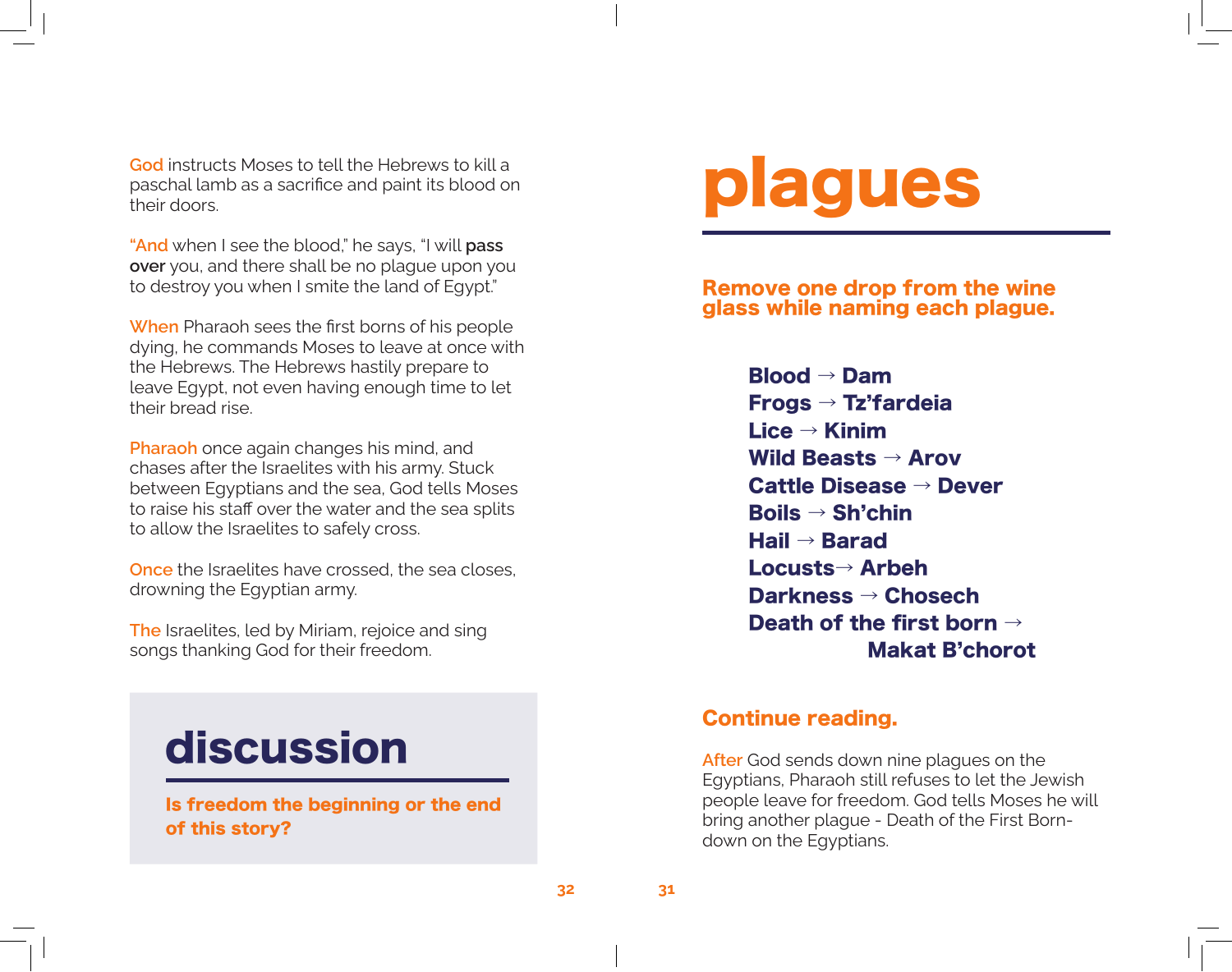distraught by this, and asks God why he is doing this.

**God** assures Moses that he will bring the Israelites out of Egypt. To fulfill this promise, God begins to bring plagues upon the Egyptian people.

**As** Moses and Aaron continue to confront Pharaoh, he refuses to let the Israelites go. Each time he refuses, God brings a new plague down on the Egyptians.

**Traditionally**, as we read the 10 plagues, we dip our pinkies or forks into our wine glass and place drops on our plates. We do this to acknowledge that even though the plagues were necessary in bringing the Jews to freedom, Egyptian lives were still lost. We should not rejoice at the suffering of even our enemies.

### discussion

These plagues deeply affected the way Egyptians experienced everyday life. In a modern world, what "plagues" affect those around us? How do you understand why they exist?

#### Continue here.

**As** Moses grows up, he begins to notice the hardships of the Israelite slaves. One day, he notices an Egyptian slave master beating a slave. Feeling enraged by this, he kills the slavemaster.

**The** next day he sees two Israelites fighting and tries to stop them. They question his intentions and mention his deed from the day before. Moses knows he can't stay in Egypt for fear of retaliation from Pharaoh for killing the slavemaster.

**Moses** flees Egypt for Midian and meets the Midianite Priest, Jethro and his daughters. He marries one of Jethro's daughters, Zipporah, and becomes a humble shepherd in Jethro's fields.

**Meanwhile**, the Israelites in Egypt struggle and suffer under the rigors and terrors of enslavement.

**God** appears to Moses in a burning bush and calls on Moses to return to face Pharaoh and ask him to free the Jewish people. But Moses is reluctant to take on such a task. "Who am I to fulfill such a lofty task for God?" he wonders.

**Eventually** after much consideration, Moses heads to Egypt with his brother Aaron as a spokesman to confront Pharaoh,

**When** Moses comes to Egypt, Pharaoh refuses to set the Jewish people free, and instead, creates more pain and suffering for the Israelites. Moses is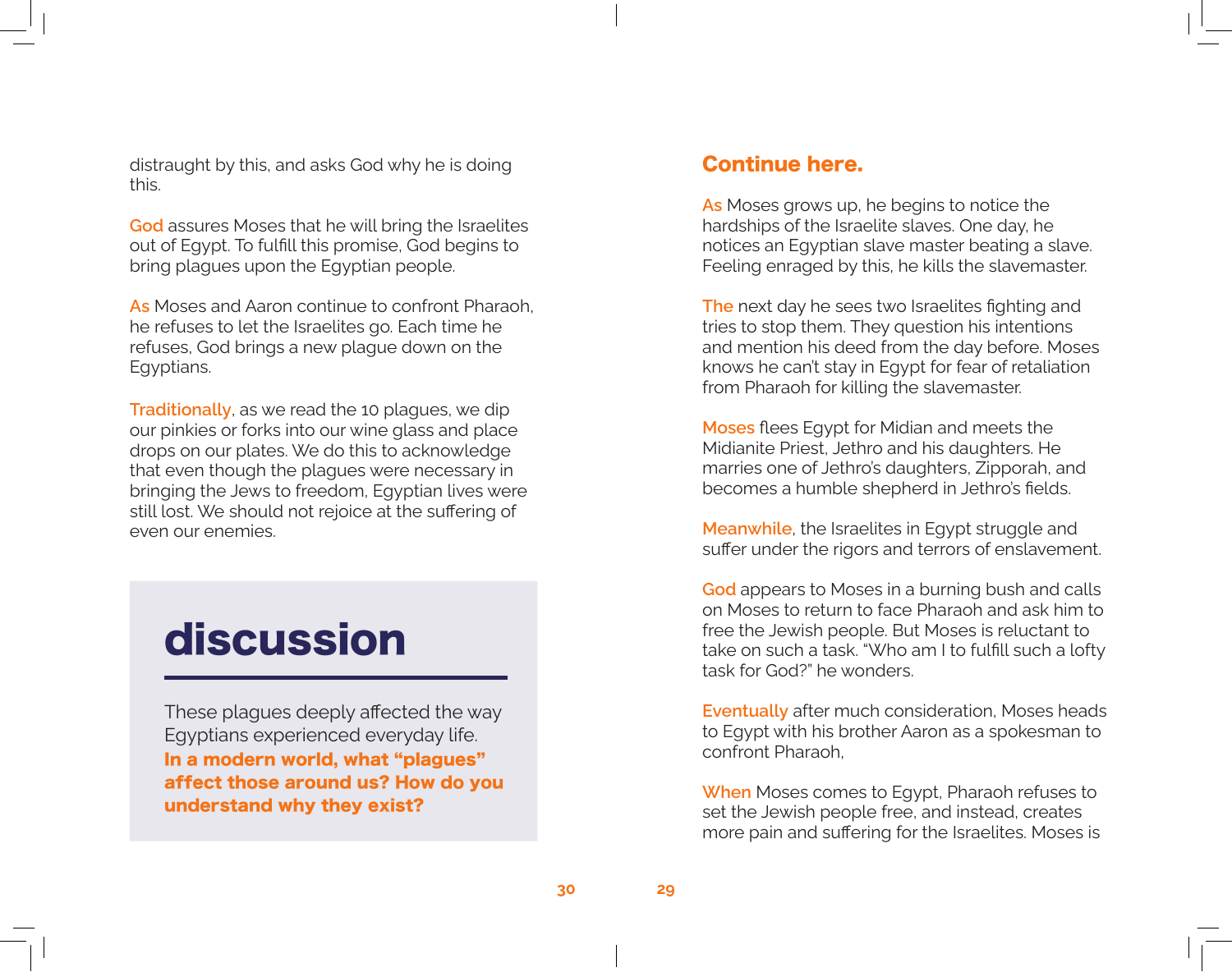**During** this time, a Jewish woman named Yocheved and her husband Amram gave birth to a son. And though Yocheved tried to hide her son from the Egyptians for as long as she could, she decided it would be safest to craft a basket for the baby to float in, and pushed him into the Nile. The baby's sister, Miriam, keeps watch over the basket as it floats.

**As** the basket floats down the Nile, it's spotted by the daughter of the Pharaoh. When she opens the basket, she realizes it is an Israelite baby.

**In** this moment, Pharaoh's daughter chooses compassion and decides to keep the baby for herself. She names him "Moses," meaning "he who was drawn from the water".

**It** is unclear when exactly Moses realized that he was actually an Israelite, but we know that he grows up as part of the Pharaoh's close circle.

### discussion

Moses grows up as part of the same system that commanded his death. **Can** you think of an oppressive systems that we're unwittingly a part of now?

#### Continue here.

**To** tell the story of Passover, we must first ask ourselves why we tell the same story year after year. Is it to remember? To prevent history from being repeated? Do we tell the story of the Exodus to restore our shared memory in the miracles performed for the Israelites?

**Retelling** the story of the Exodus is actually a commandment and a mitzvah. By remembering our ancestors' struggle in Egypt and following their story to freedom, **we are meant to feel as if we too were freed from slavery by God.** 

**But** why were Israelites slaves in Egypt in the first place?

**Many** years before Jews were slaves in Egypt, Jacob's son Joseph was second in command to the Pharaoh, as he had helped save the country from famine.

**During** this time, Jews experienced a period of prosperity in the land of Egypt. But when a new pharaoh without loyalty to Joseph took over, he enslaved the Jewish people to prevent them from becoming mighty.

**Such** was the new Pharaoh's fear, that he went as far as commanding Israelite midwives to throw newborn male babies into the Nile as a means of preventing the Jewish people from growing.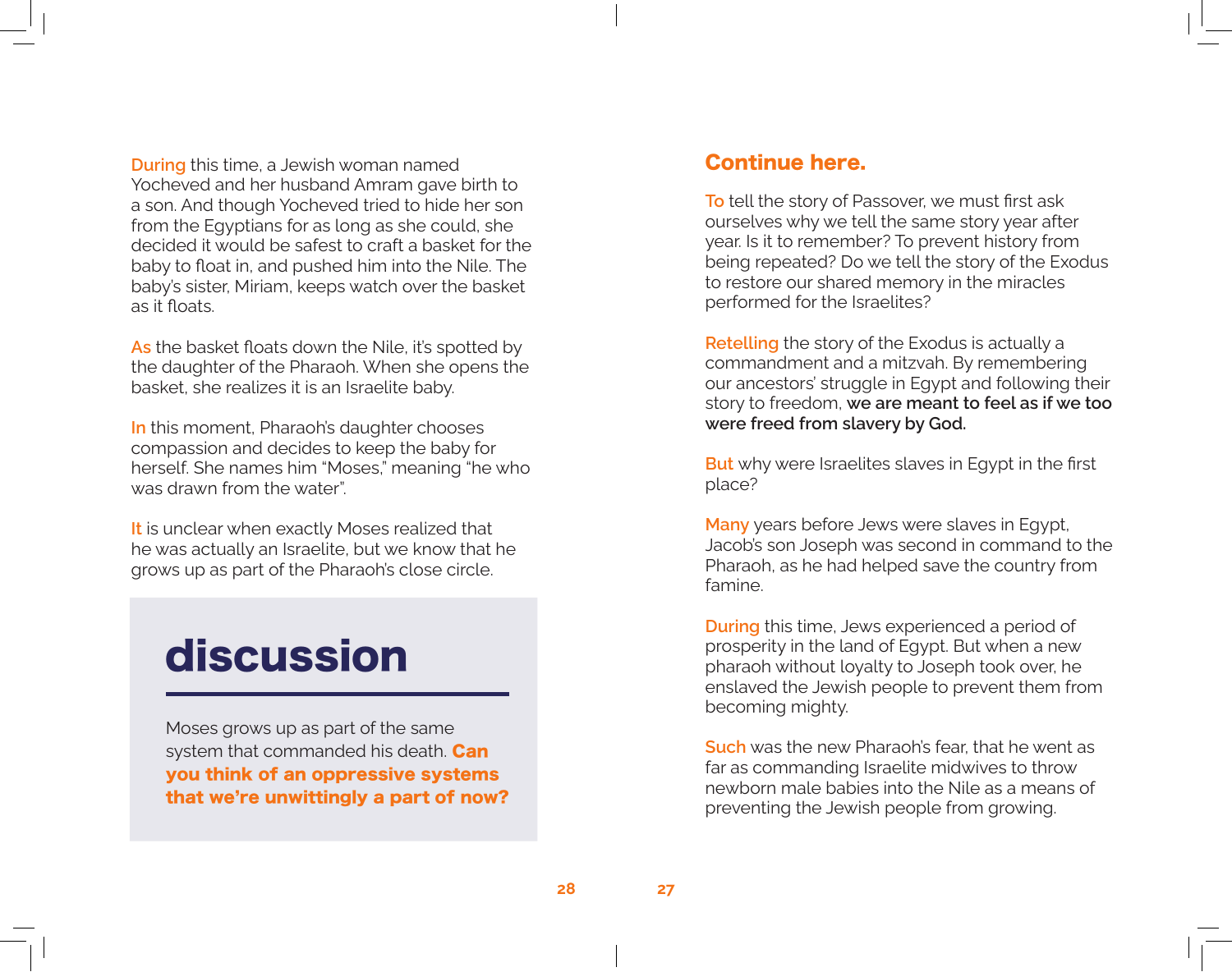I went out of Egypt," solidifying your and the child's connection to the Jews in the Passover story.

**What** does the simple child ask? "What is this?" You will say, "With a mighty hand did the Eternal bring us out of Egypt, from the house of slavery."

**But** for the child who has no capacity to ask, you must begin the narration with "You shall relate to your child on this day, that this seder is done because of what the Eternal did for me, when I went out of Egypt."

### discussion

The questions posed represent different ways different children would ask about the traditions of Passover.

But let's think about the four types: wise, wicked, simple, and no capacity to ask questions. Is this a fair representation of inquiry? What do you think about the characterization of each child based on their line of questioning?

## the four children

**There's also a tradition in the Haggadah with examples of children asking questions on their own. The children (or sons, traditionally) are typecast with certain traits: wise, wicked, simple, etc - but what this does is showcase the varied ways children understand their place in the Passover story and give us a few different ways to explain the holiday.**

#### Continue here.

**What** does the wise child ask? "What are these testimonies, statutes, and judgments that the Eternal, our God has commanded you?" You will respond by instructing the child in the laws of Passover, teaching that after the paschal lamb is eaten there is to be no dessert.

**What** does the wicked child ask? "What does this service mean for you?" By the word "you" it is clear that the child is not self inclusive, and has withdrawn from the community. You will respond by saying "This is what the Eternal did for me, when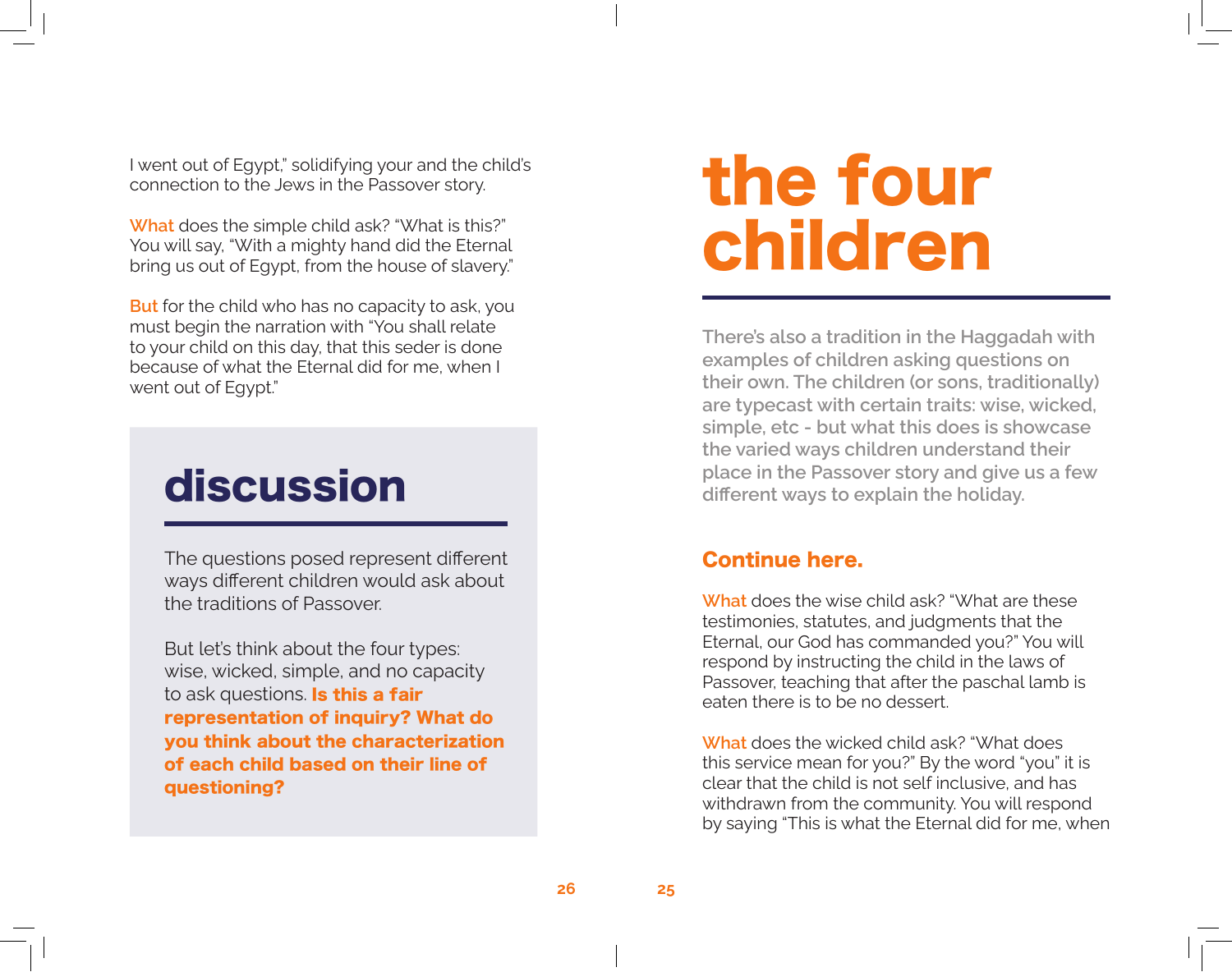## avadim hayinu

#### Uncover the matzahs and recite the following:

**We** were slaves. Now we are free.

*Avadim hayinu. Atah b'nei chorin.*

עֲבָדִים הָי ִינּו - עַתָּה בְּנֵי חֹורִין

**We** were slaves to Pharaoh in Egypt. From that narrow place, God brought us out.

**We** were slaves to Pharaoh in Egypt. With mighty hand and outstretched arm, God brought us out.

**But** if God had not brought or anscestors out from that narrow place, If God had not brought our mothers and fathers out of Egypt,

**Then** we and our children, and our children's children would still be enslaved to Pharoah in Egypt.

**So** even if we were all wise beyond our years, even if we were all educated in the ways of Torah,

**We** would still need to tell this story of the Exodus from Egypt, For the telling is praise.

#### Lift the matzahs and recite the following:

**This** is the bread of affliction which our ancestors ate in the land of Egypt. Let all those who are hungry enter and eat, and all who are in need come and celebrate the Passover. At present we celebrate it here, but next year we hope to celebrate together in the land of Israel. This year we are servants here, but next year we hope to be free in the land of Israel.

### discussion

The text says that "this year we are servants here." In a modern sense, what are we currently servants to? What does freedom look like?

The text also asks us to "let all who are hungry enter and eat," a sentiment that, amid a world of social distancing, we can't exactly practice. With food insecurity still occurring across the world and country, what actions could you take to welcome and support those in need even now?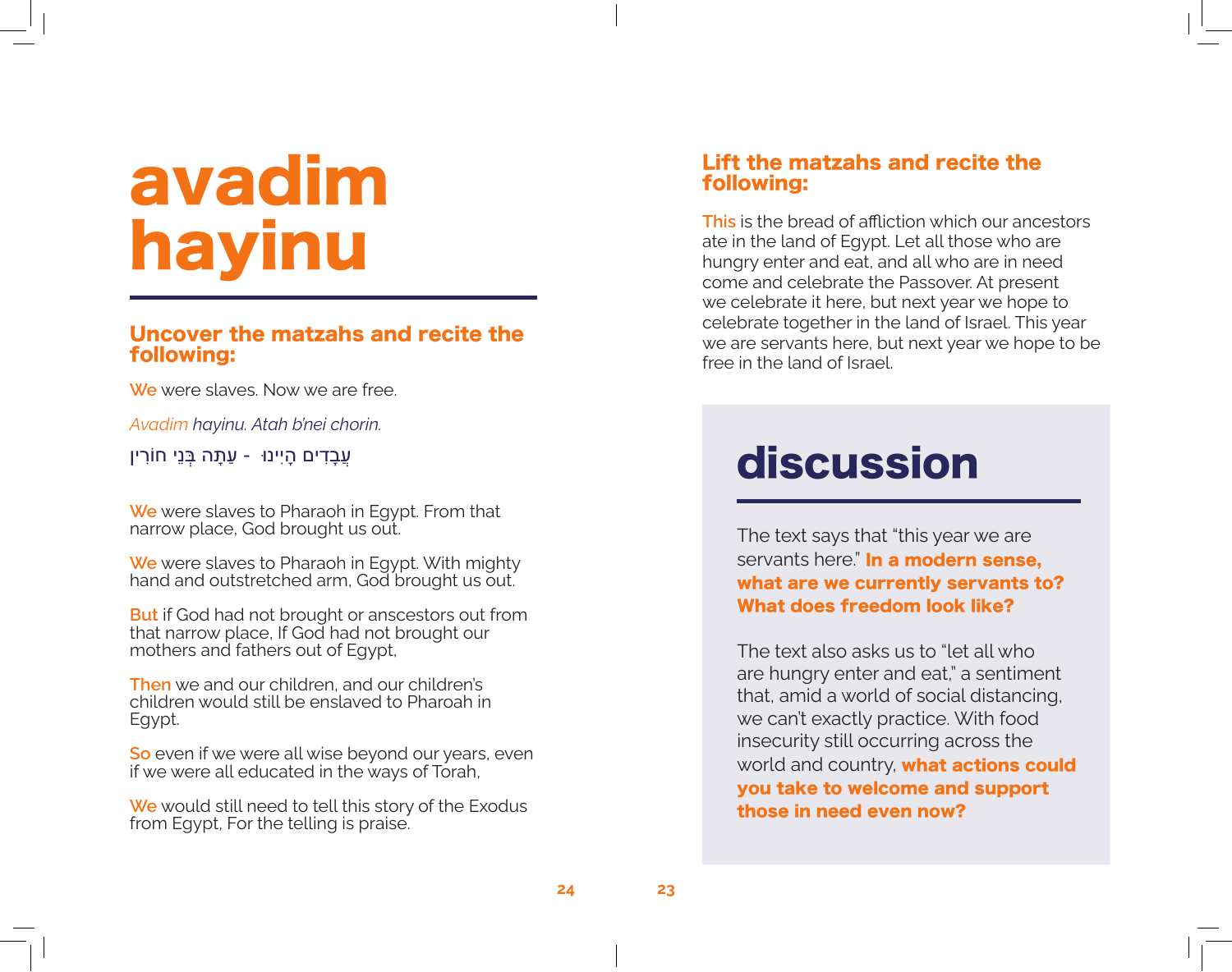**Why** on all other nights do we eat either bread or matzah, but on this night we eat only matzah? *She'bechol halaylot anu ochlim chametz o matza, halyla hazeh kulo maztah?*

שֶׁ בְּכָל הַלֵּילֹות אָנּו אֹוכְלִין חָמֵץ ּומַצָּה הַלַּי ְלָה הַזֶּה, כֻּּלֹו מַצָּה

**Why** on all other nights may we eat any species of greens, but on this night only bitter herbs? *She'bechol halaylot anu ochlim she'ar yerakot, halyla hazeh maror?*

שֶׁ בְּכָל הַלֵּילֹות אָנּו אֹוכְלִין שְׁאָר יִר<u>ַ</u>קוֹת הַלַּי ְלָה הַזֶּה, מָרֹור

**Why** on all other nights do we not dip even once, but on this night we dip twice? *She'bechol halaylot ain anu matbilin afilu pa'am echat, halyla hazeh shtei pe'amim?*

ּשֶׁבָּכָל הַלֵּילוֹת אֵין אַנוּ מַטְבִּילִין אֲפִילּו פַּעַם אֶחָת הַלַּי ְלָה הַזֶּה, שְׁ תֵּי פְעָמִים

**Why** on all other nights do we eat and drink either sitting ore reclining, but on this night all of us recline?

**She'bechol** halaylot anu ochlim bain yoshvin bain mesubin, halyla hazeh kulanu mesubin?

שֶׁ בְּכָל הַלֵּילֹות אָנּו אֹוכְלִין ושותין בֵּין יֹושְׁ בִין ּובֵין מְסֻבִּין הַלַּי ְלָה הַזֶּה, כֻּלָּנּו מְסֻבִּין

## the four questions

**The four questions, traditionally asked by the youngest person at the seder, reflect a few different themes of Judaism and Passover. First, they reference the curiosity and inquiry that is deeply rooted in Jewish tradition. Asking questions to make sense of the world and our teachings is a cornerstone of Jewish learning.** 

**The Four Questions also reflect the theme of l'dor v'dor - or passing knowledge, experience, and tradition from generation to generation. By having the youngest seder attendee asks the four questions, we are enacting the legacy of passing the Passover story from parents to children and beyond.**

#### Remove Seder plate from table and fill cups with wine. The youngest then asks the following questions:

**Why is this night different from any other night?** *Mah nishtanah halyla hazeh mikol halaylot?* מַה נִּשְׁ תַּנָּה, הַלַּי ְלָה הַזֶּה מִכָּל הַלֵּילֹות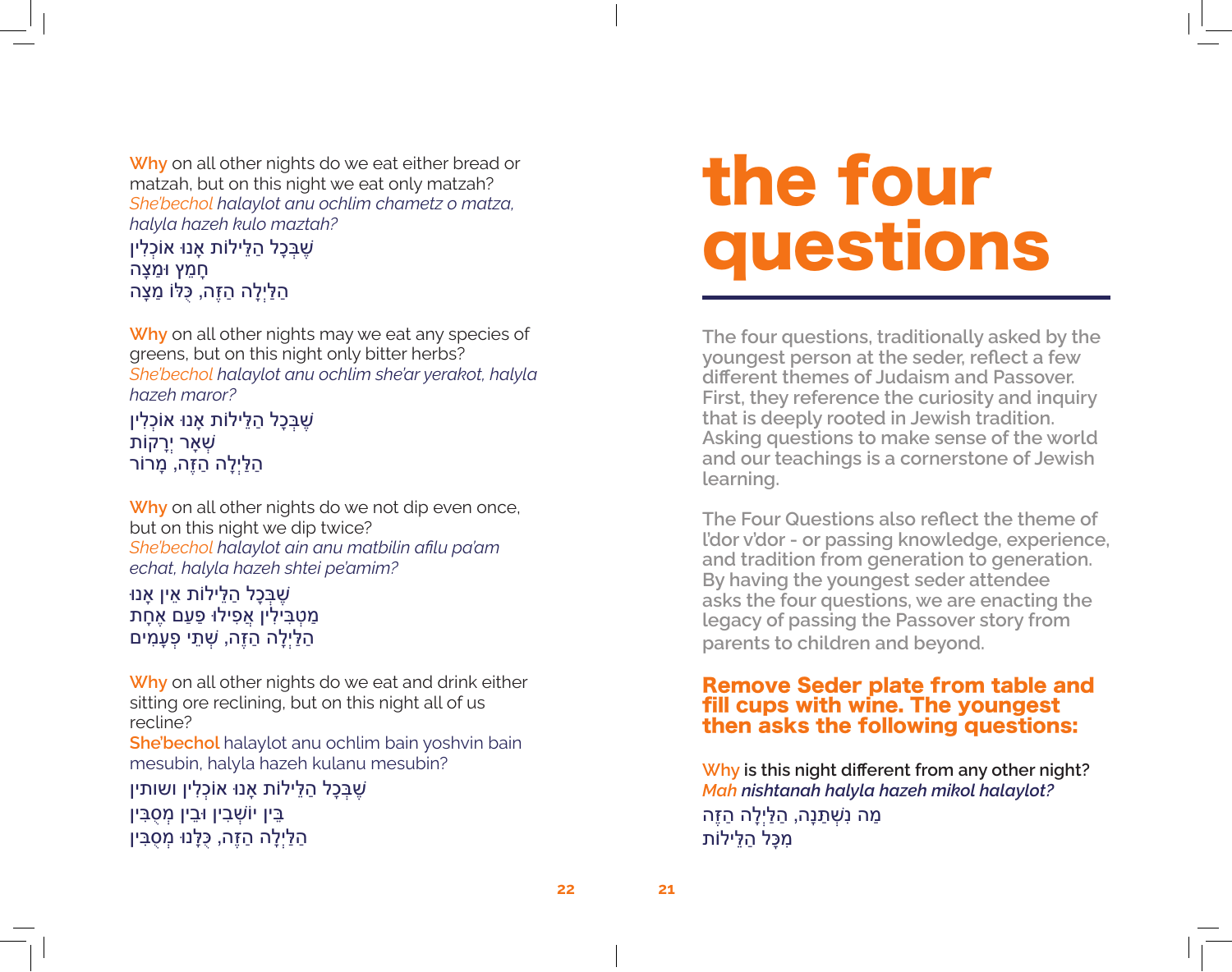## maggid

**This portion of the seder fulfills the mitzvah of sharing and retelling the story of Exodus each year.**

**In framing the story of Passover, we'll be using UVA Men's Basketball coach Tony Bennett's "Five Pillars" to help our community connect more closely with the story. The pillars include: Humility, Passion, Unity, Servanthood, and Thankfulness.** 

**The following section not only tells the story of Passover, but encourages you to participate by asking questions.** 

**The Maggid, or retelling, is more than just the account of the Passover story. This section also includes the following elements:** 

- The Four Children
- The Four Questions
- Avadim Hayinu
- The Ten Plagues
- **Dayenu**
- The Second Cup of Wine

## yachatz

**From "The Open Door" - the Haggadah we use at the Brody Jewish Center:**

**"We set aside the broken portion of matzah to remember that what seems lost may be recovered, what seems broken can be repaired. Redemption begins with remembering."**

From the stack of three matzohs, remove the middle matzah and break. Set aside the larger portion to use for Afikomen.

Seder leader hides Afikomen for others to find.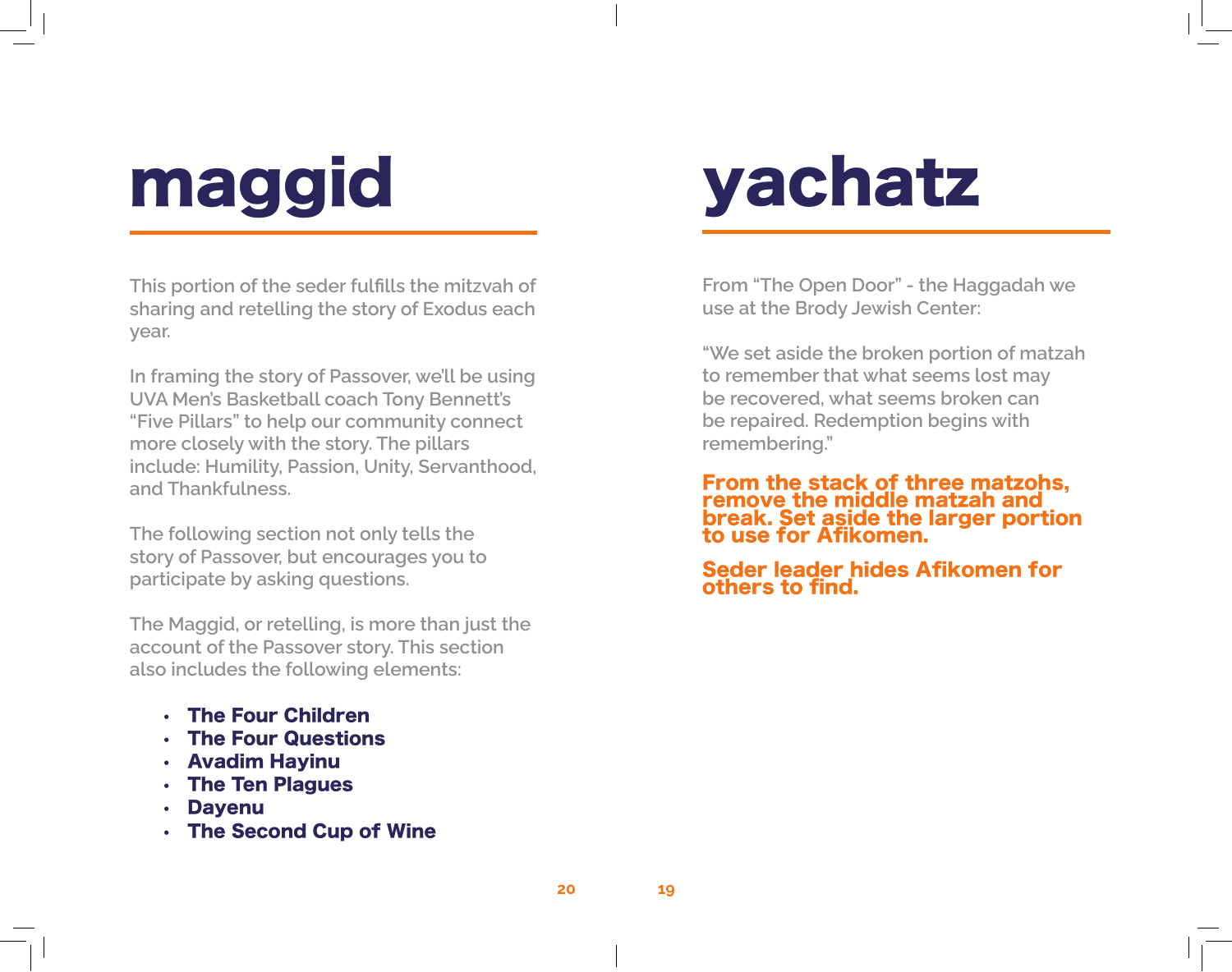## karpas

**As is the case with many Jewish holidays, Passover combines collective memory and storytelling with the cycles of the seasons.**

**Karpas is symbolic of springtime, the season surrounding Passover. Salt water is a symbol of the tears and sweat of the Jewish people while enslaved in Egypt.**

**We dip karpas into saltwater to remember that abundance and new life for the Jewish people came after the trials of slavery. The act is an expression of hope through the pain of memory.**

#### Leader dips parsley into salt water and distributes to others. All recite the following, then eat.

**Praised** are you, Adonai, Lord our God, Ruler of the universe, who has created the fruits of the earth.

**Baruch** Atah Adonai, Eloheinu Melech ha-olam, borei p'ree ha-adama.

.בָּרּוְך אַתָּה יי אֱלֹהֵינּו מֶלְֶך הָעֹולָם, ּבֹורֵא פְּרִי הָאֲדָמָה

## urchatz

**Urchatz is the first of two instances of hand washing in the Haggadah, and is performed without a prayer.** 

**Washing our hands at this point in the seder prepares us for the rituals to come.** 

#### Wash hands.

### discussion

Living amid a global pandemic, hand washing isn't just a ritual - it's a key component in taking care of ourselves and our community.

As you wash your hands, consider: What other small, daily actions have taken on more meaning during this time?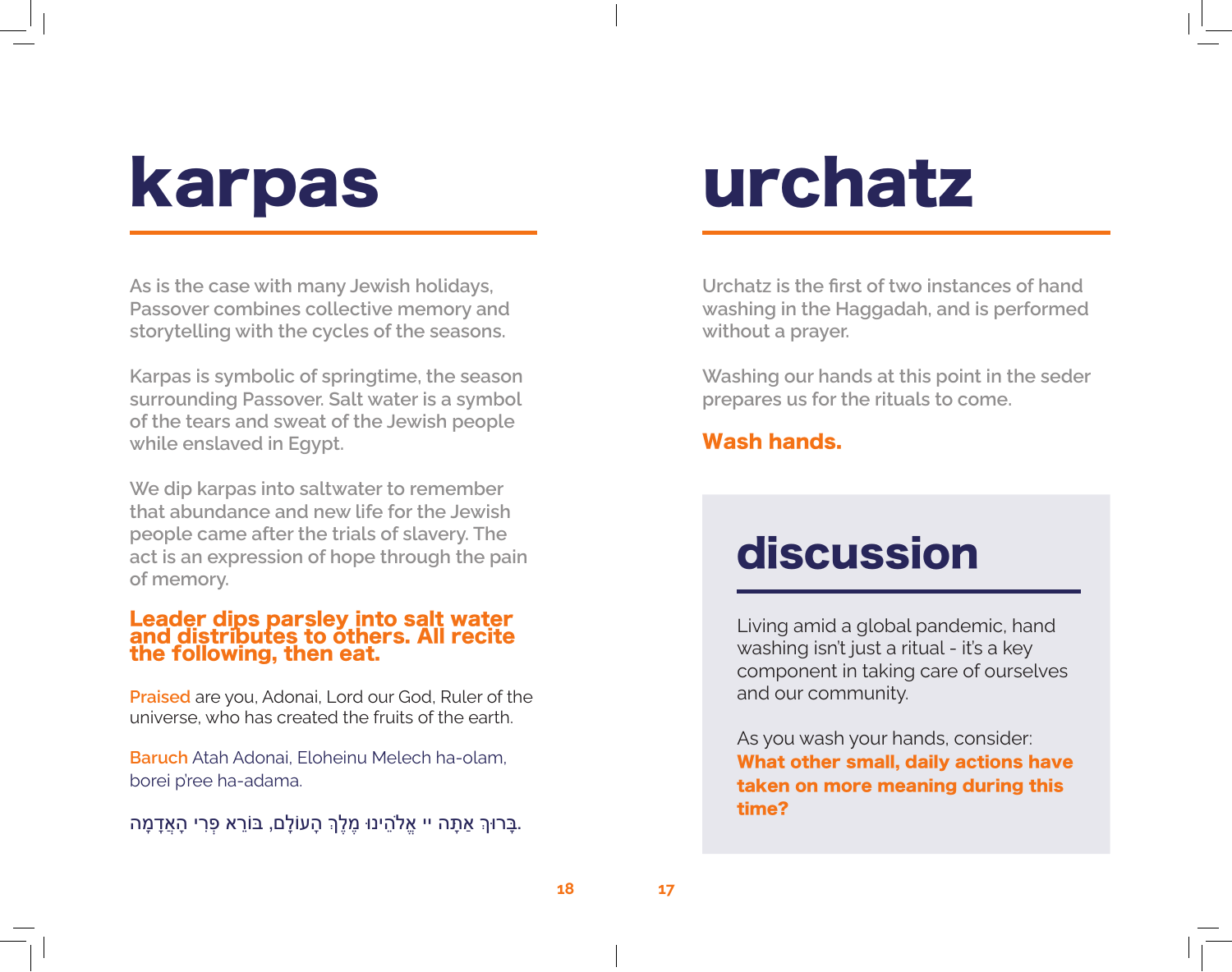## shehechiyanu

**The Shehechiyanu is a prayer said to mark a moment in Judaism. Its inclusion in the seder service reminds us that each year's retelling of the story of Passover is unique and meaningful.**

**The Shehechiyanu also expresses gratitude for being alive in a particular moment. If you'd like to add a Shehechiyanu practice to your life, you could start saying this prayer during times you're feeling thankful to be alive and experiencing a special moment.**

#### Continue here.

**Praised** are you, Adonai, Lord our God, Ruler of the universe, who has sustained us, maintained us and enabled us to reach this moment in life.

**Baruch** atah Adonai, Eloheinu melech ha-olam, she'hecheyanu v'ki'manu v'higi-anu laz'man hazeh.

ָבָּרוּךְ אַתָּה יְיָ, אֱלֹהֵינוּ מֶלֶךְ הָעוֹלָם ּשֶׁהֶחֱיָנוּ וְקִיְּמָנוּ וְהָגִיעָנוּ לַזְּמַן הַזֶּה

#### Drink the first cup of wine.

**Baruch** atah Adonai, Eloheinu melech ha'olam, asher bachar banu mikol'am, v'rom'manu mikollashon, v'kid'shanu b'mitzvotav, vatiten-lanu Adonai Eloheinu b'ahavah moadim l'simchah, chagim uz'manim l'sason et-yom chag hamatzot hazeh. Z'man cheiruteinu, mikra kodesh, zeicher litziat mitzrayim. Ki vanu vacharta v'otanu kidashta mikol ha'amim. umo'adei kod'shecha b'simchah uv'sason hinchaltanu. Baruch atah Adonai, m'kadeish Yisrael v'hazmanim.

בָּרּוְך אַתָּה יי אֱלֹהֵינּו מֶלְֶך הָעֹולָם, אֲשֶׁ ר בָּחַר בָּנּו מִכָּל עָם ו ְרֹומְמָנּו מִכָּל לָׁשֹון ו ְקִדְּשָׁ נּו בְּמִצְֹותָיו. ו ַתִּתֶּן לָנּו יי אֱלֹהֵינּו בְּאַהֲבָה )שַׁ בָּתֹות לִמְנּוחָה ּו( מֹועֲדִים לְשִׂמְחָה, חַגִּים ּוזְמַנִּים לְשָׁשׂוֹן, אֶת יוֹם (הַשַּׁבָּת הַזֶה וְאֶת יוֹם) חַג הַמַצוֹת הַזֶה, זְמַן ּחֵרוּתֵנוּ (בְּאַהֲבָה), מִקְרַא קֹדֵשׁ, זֶכֶר לִיצִיאַת מִצְרַיִם. כִּי בָנוּ ּבָחַרְתָּ וְאוֹתָנוּ קִדַּשְׁתָּ מִכָּל הַעַמִּים, (וְשַׁבַּת) וּמוֹעֵדֵי קַדְשֶׁךָ )בְּאַהֲבָה ּובְרָצֹון,( בְּשִׂמְחָה ּובְשָׂׂשֹון הִנְחַלְתָּנּו. בָּרּוְך אַתָּה יי, מְקַדֵּׁש )הַשַׁ בָּת ו ְ( י ִשְׂרָאֵל .ו ְהַזְּמַנִּים

### uva facts

Though they're not exactly kosher for Passover (or kosher for anything, for that matter...) there are 40+ wineries within a 30 mile radius of UVA.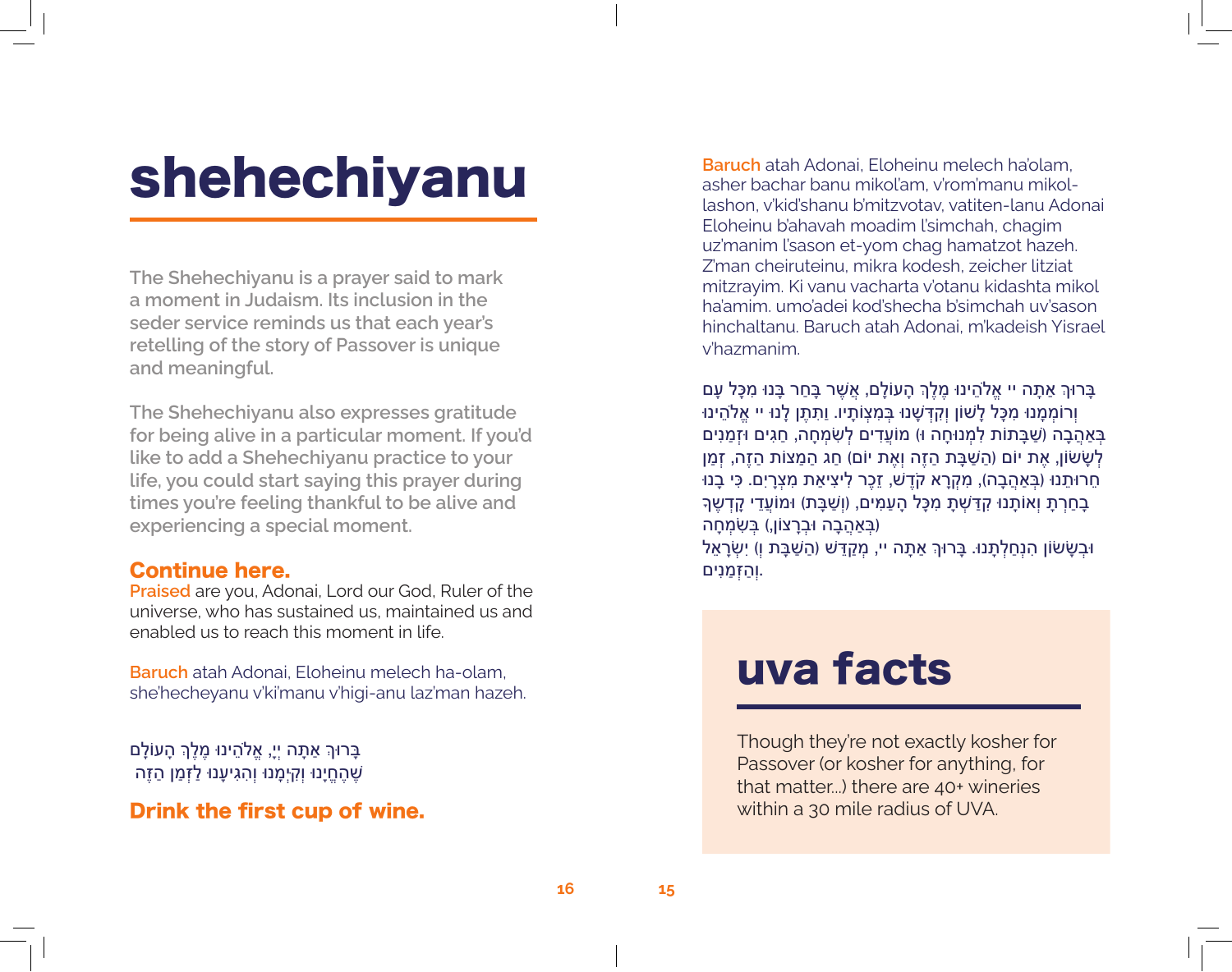## kiddush

**Jewish celebrations include wine as a symbol of joy, so our seder begins by saying Kiddush over wine. Through this blessing of the wine, we are sanctifying the wine, seder, holiday, and fulfilling a mitzvah.** 

#### Begin here.

**Praised** are you, Adonai, Lord our God, Ruler of the universe, who has created the fruit of the vine.

**Baruch** atah Adonai, Eloheinu melech ha'olam, borei p'ri hagafen.

#### ָבָּרוּךְ אַתָּה יִיָ, אֱלֹהֵינוּ מֶלֵךְ הָעוֹלָם, בּוֹרֵא פְּרִי הַגָּפֵן

**Praised** are you, Adonai, Lord our God, Ruler of the universe, Who has chosen us from among all people, and languages, and made us holy through Your mitzvot, giving us lovingly festivals for joy, and special times for celebration, this Passover, this sacred gathering to commemorate the Exodus from Egypt. You have chosen us, You have shared Your holiness with us among all other peoples. For with festive revelations of Your holiness, happiness and joy You have granted us joyfully the holidays. Praised are you, Adonai, Who sanctifies Israel and the festivals.

## the, seder

Before we dive into the content of our seder, we wanted to share a few notes about the choices we've made in writing this resource.

- This isn't a traditional Haggadah. It may look, sound, and read a little different from what you're used to. With this Hooggadah, we're focusing on telling the story and lessons of Passover in meaningful, accessible ways and encourage you to include your favorite traditions.
- Many Haggadot include direct Hebrew translation throughout the Maggid, or retelling of the Passover story. Ours doesn't... yet. If using Hebrew is your custom, feel free to use this as a supplement to your favorite Haggadah.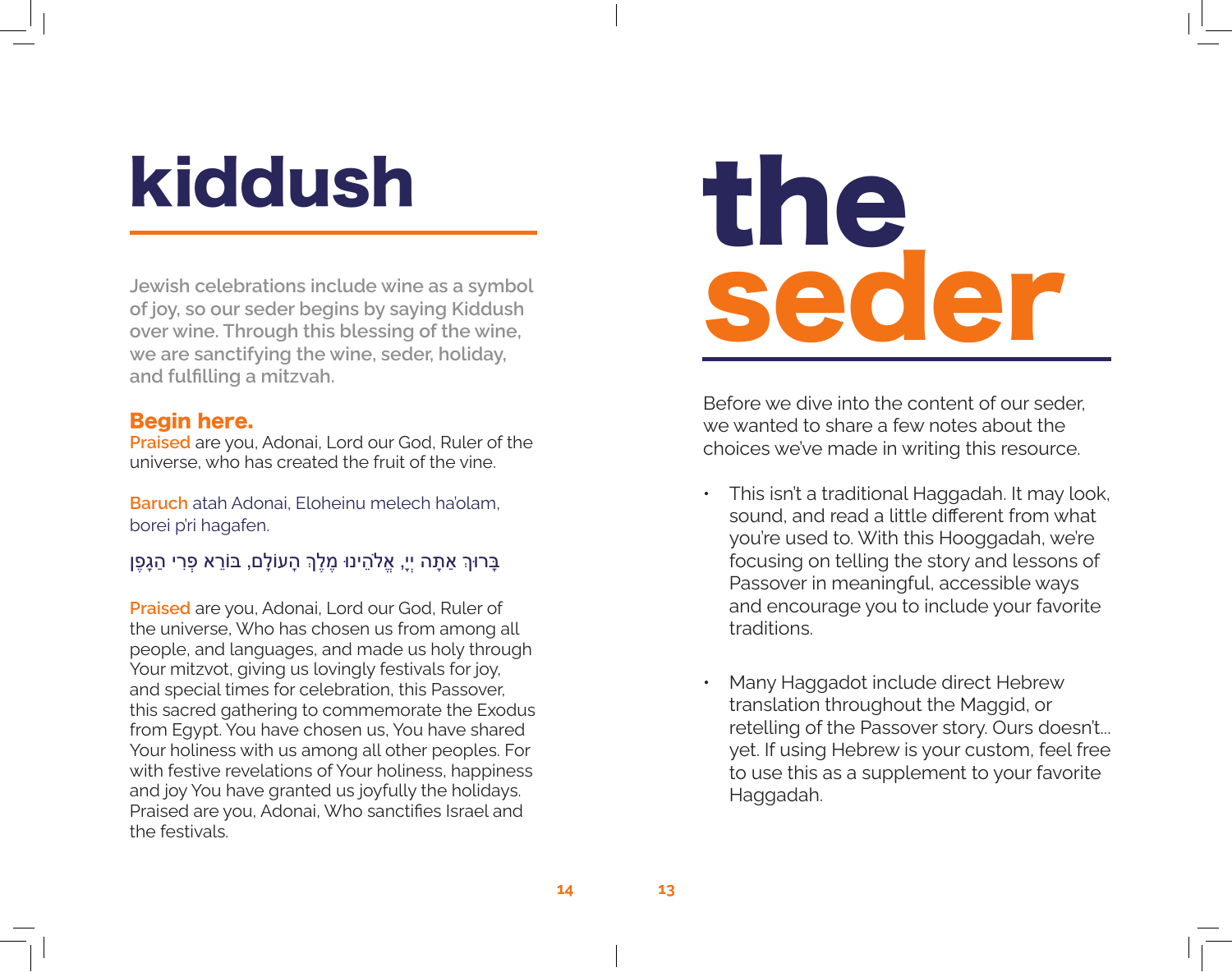## characters

**A few notes on some key characters throughout our Passover story:**

#### God

We'll use the word "God" throughout this text, but we recognize that there are many ways people connect with spirituality in Judaism. Feel free to substitute other names or concepts wherever you like.

#### Moses

Born into slavery, Moses is often left out of Haggadot though he is a central figure in Exodus. Rabbis originally did this to emphasize that it was God who freed Jews from slavery in Egypt, not Moses.

#### Pharaoh

Pharaoh is traditionally the title of an Ancient Egyptian monarch and deity. Through the Passover story, the title Pharaoh stands in for the name of the particular Pharaoh during this time period. Some pop culture references guess that Ramses II is the pharaoh of Exodus.

## themes

In embarking on our seder, use this page as cheat sheet to keep track of themes throughout the story of Passover. We've left a few blank lines for you add in themes important to your family or understanding of the world.

• Slavery vs. Freedom

•  $\frac{1}{\sqrt{2\pi}}$  ,  $\frac{1}{\sqrt{2\pi}}$  ,  $\frac{1}{\sqrt{2\pi}}$  ,  $\frac{1}{\sqrt{2\pi}}$  ,  $\frac{1}{\sqrt{2\pi}}$  ,  $\frac{1}{\sqrt{2\pi}}$  ,  $\frac{1}{\sqrt{2\pi}}$  ,  $\frac{1}{\sqrt{2\pi}}$  ,  $\frac{1}{\sqrt{2\pi}}$  ,  $\frac{1}{\sqrt{2\pi}}$  ,  $\frac{1}{\sqrt{2\pi}}$  ,  $\frac{1}{\sqrt{2\pi}}$  ,  $\frac{1}{\sqrt{2\pi}}$ 

•  $\frac{1}{\sqrt{2\pi}}$  ,  $\frac{1}{\sqrt{2\pi}}$  ,  $\frac{1}{\sqrt{2\pi}}$  ,  $\frac{1}{\sqrt{2\pi}}$  ,  $\frac{1}{\sqrt{2\pi}}$  ,  $\frac{1}{\sqrt{2\pi}}$  ,  $\frac{1}{\sqrt{2\pi}}$  ,  $\frac{1}{\sqrt{2\pi}}$  ,  $\frac{1}{\sqrt{2\pi}}$  ,  $\frac{1}{\sqrt{2\pi}}$  ,  $\frac{1}{\sqrt{2\pi}}$  ,  $\frac{1}{\sqrt{2\pi}}$  ,  $\frac{1}{\sqrt{2\pi}}$ 

•  $\frac{1}{2}$  ,  $\frac{1}{2}$  ,  $\frac{1}{2}$  ,  $\frac{1}{2}$  ,  $\frac{1}{2}$  ,  $\frac{1}{2}$  ,  $\frac{1}{2}$  ,  $\frac{1}{2}$  ,  $\frac{1}{2}$  ,  $\frac{1}{2}$  ,  $\frac{1}{2}$  ,  $\frac{1}{2}$  ,  $\frac{1}{2}$  ,  $\frac{1}{2}$  ,  $\frac{1}{2}$  ,  $\frac{1}{2}$  ,  $\frac{1}{2}$  ,  $\frac{1}{2}$  ,  $\frac$ 

- Uncertainty
- Memory
- Community
- Appreciation
- Justice
- Leadership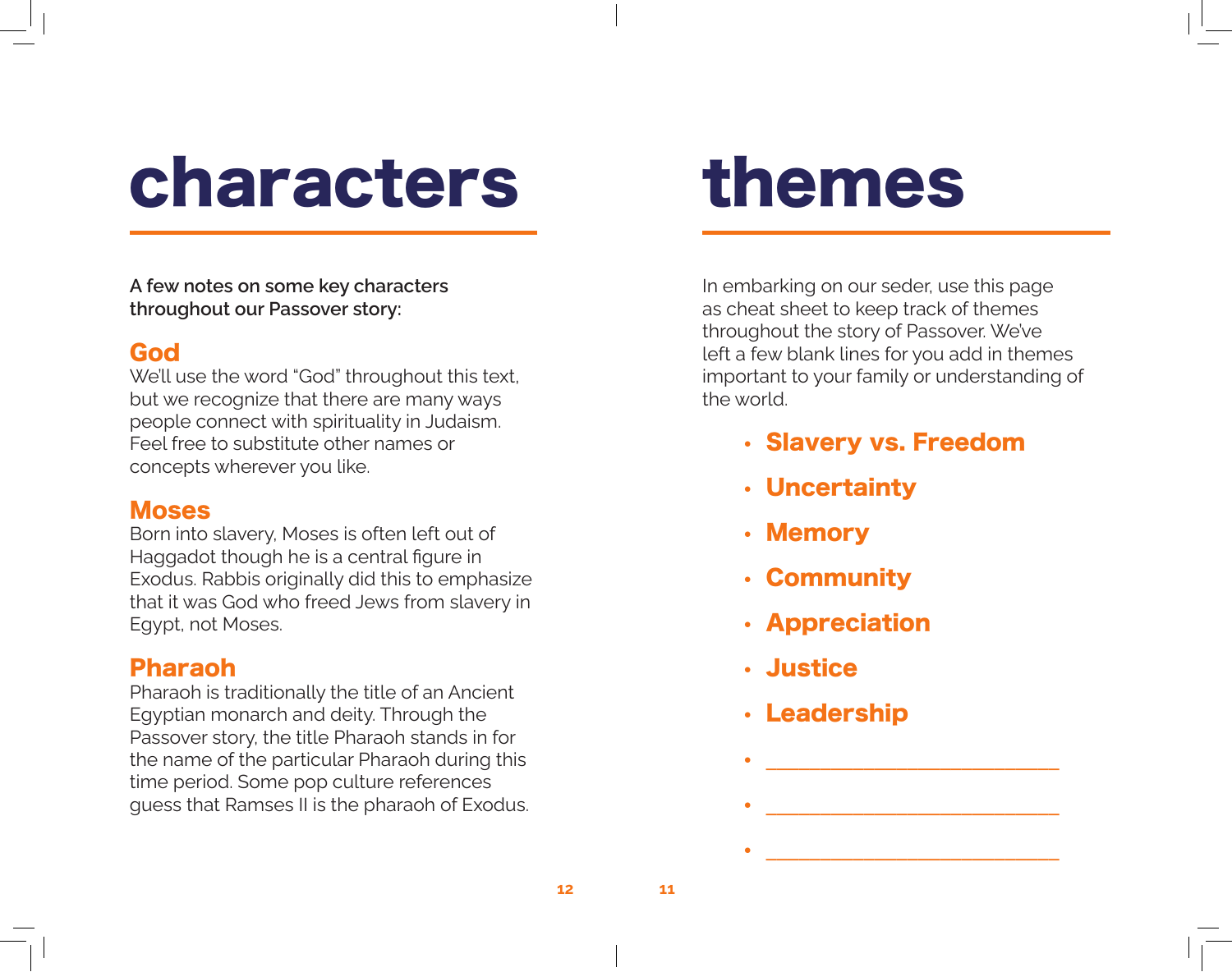### mitzvot *continued...*

#### The Seder and Haggadah

If you're reading this, chances are you're well on your way to performing this mitzvah. Taking part in a seder and remembering the rituals and story laid out in the Haggadah are a mitzvah in themselves.

### discussion

At Hillel, we encourage students to ask questions about why we continue to perform customs and rituals in a modern world. So why retell the story of Passover every year?

This year as you consider the Passover story, what themes do you see reflected in the world around you? And then, what lessons can you use to apply to the modern world?

#### Cleaning

Though people take part at varying levels, cleaning and preparing your home for Passover is considered a mitzvah. Traditionally, dishes and cookware that have been used for chametz during the year must be kashered for use during the week of Passover.

#### Chametz and Cleaning

If you thought not eating chametz and cleaning chametz from dishes was a lot - meet the mitzvah that takes it to the next level. Before Passover, we're also asked to remove all chametz from our homes.

#### Afikomen

You'll read more about the Afikomen later, but know that eating an olive-sized piece of the Afikomen for dessert (symbolizing the traditional Paschal sacrifice) is considered a mitzvah.

#### Joy

Yes, experiencing joy around Passover is a mitzvah! In telling the story of Passover, we're not detailing the story of enslavement, plagues, and oppression and dwelling in the negative. The story of Passover is a story of triumph. We choose to celebrate our freedom.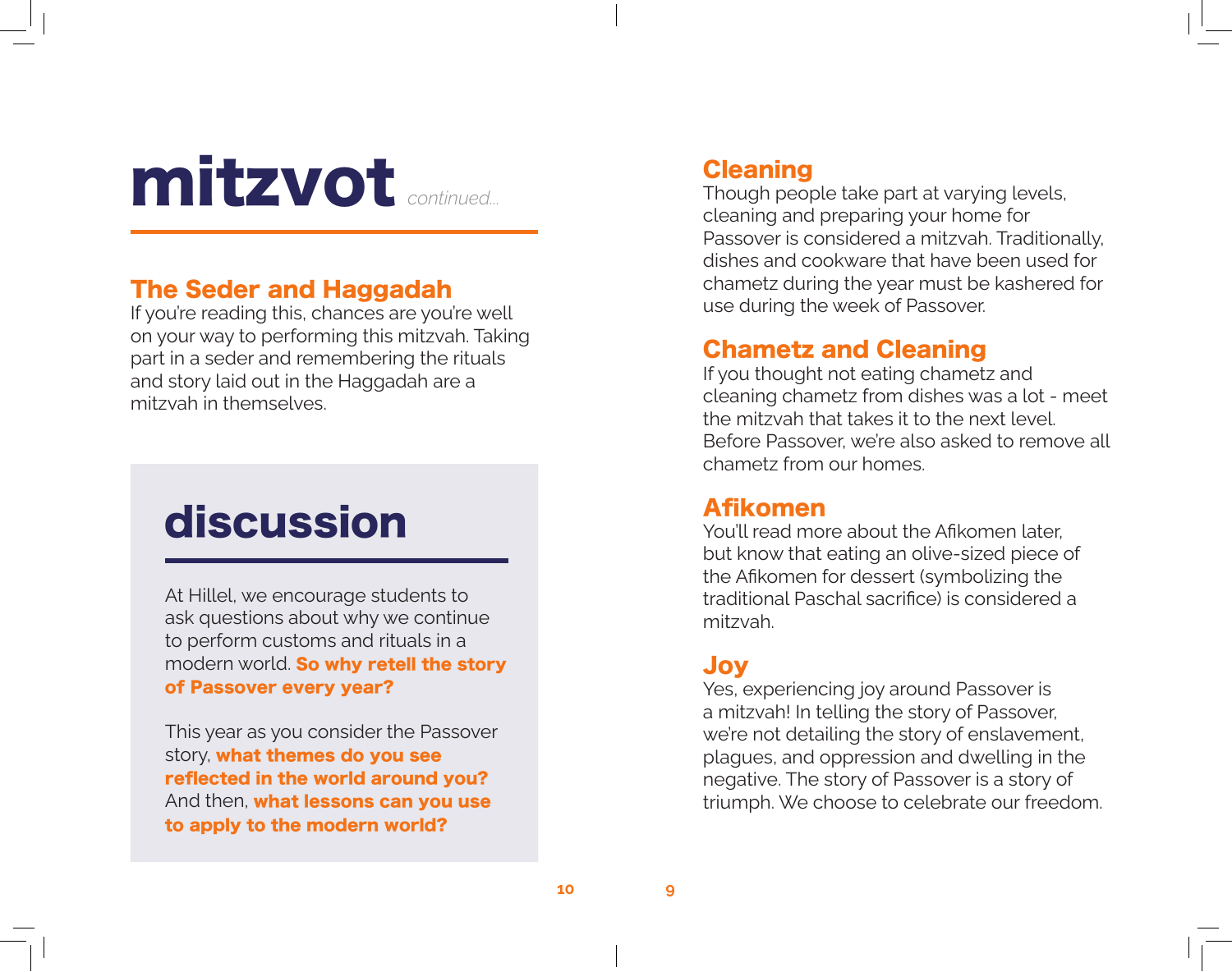## mitzvot

"Mitzvah" means a commandment from the Torah - a technical obligation for Jewish people that can also be thought of as a good deed performed out of religious duty. In total, there are 613 mitzvot people perform to honor their Judaism, take part in an act of kindness, and make the world a better place.

There are a few main mitzvot associated with celebrating Passover.

#### Seder Plate

By preparing your seder plate and considering the symbolism of the items on your seder table, you've performing a mitzvah.

#### Chametz

Chametz is any food item considered "leavened" - that is grain that comes into contact with water and rises. It's customary for Jews **not to eat chametz** during the week of Passover as a reminder that our ancestors escaped Egypt with only unleavened bread.

#### Pillow

Typically, the seder leader puts a pillow under their left arm, a symbol of the comforts of freedom.

#### Elijah's Cup

Many families put a cup for the prophet Elijah at the center of their seder table and open their front doors as an invitation for him to visit, thus signifying the arrival of the messiah.

#### Miriam's Cup

Since the eighties, families have been adding a cup for Miriam to their seder tables to honor the contributions of women throughout Exodus and the Torah. Miriam's cup is usually filled with water, and serves as a reminder of Miriam's Well, a miraculous source of water for Israelites wandering the desert.

### discussion

Opening our doors for Elijah also signifies the enduring hope of the Jewish people. What are you hopeful for this year?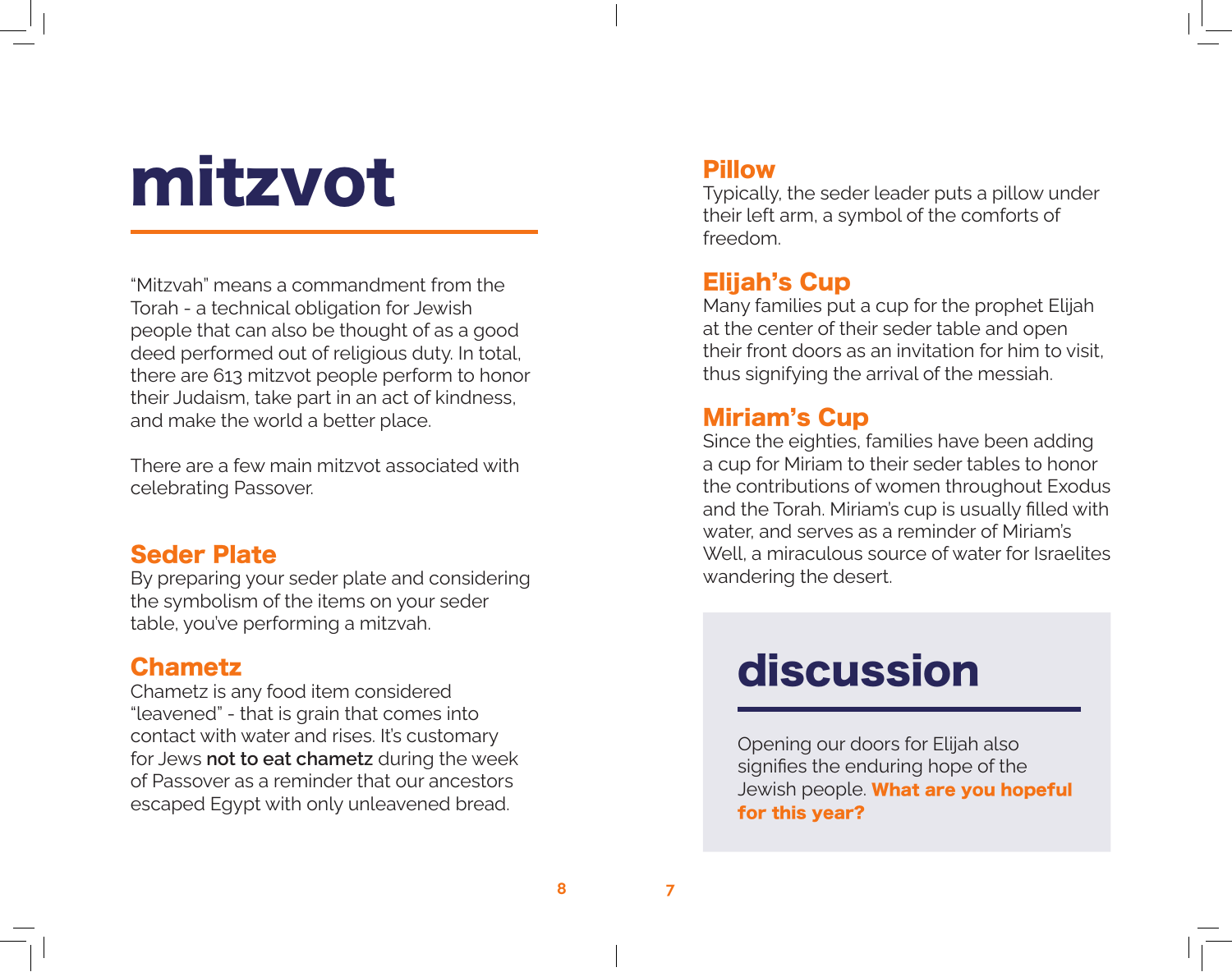## seder table

There's more to a seder than just a seder plate. Here are the other elements you'll want to include on your table.

#### Matzah

Three pieces of matzah specifically. Eating matzah reminds us that our ancestors didn't have time to wait for bread to rise when fleeing Egypt.

#### **Wine**

There are many explanations for the symbolism of drinking four cups of wine as part of the Passover seder. What we know is this: drinking wine and saying Kiddush is a Rabbinic tradition, and by including wine in our seder, we're sanctifying the holiness of celebrating Passover together.

#### Salt Water

Used for dipping the karpas, salt water reminds us of the sweat and tears of the enslaved Israelites.

#### Karpas

Typically at Hillel, we use parsley for karpas but other traditions include using potatoes or other leafy green veggies. Karpas are another symbol associated with springtime, as well as of the prosperity the Israelites experienced when they first came to Egypt.

#### Chazeret

Chazeret are much like maror - used to symbolize the bitterness of slavery in Egypt.

### discussion

The items on the seder plate are full of meaning, meant to help us remember the story of Passover and experience it through our senses.

Are there sensory symbols in your life - a smell, a taste - that help you remember an important value, story, person, or memory?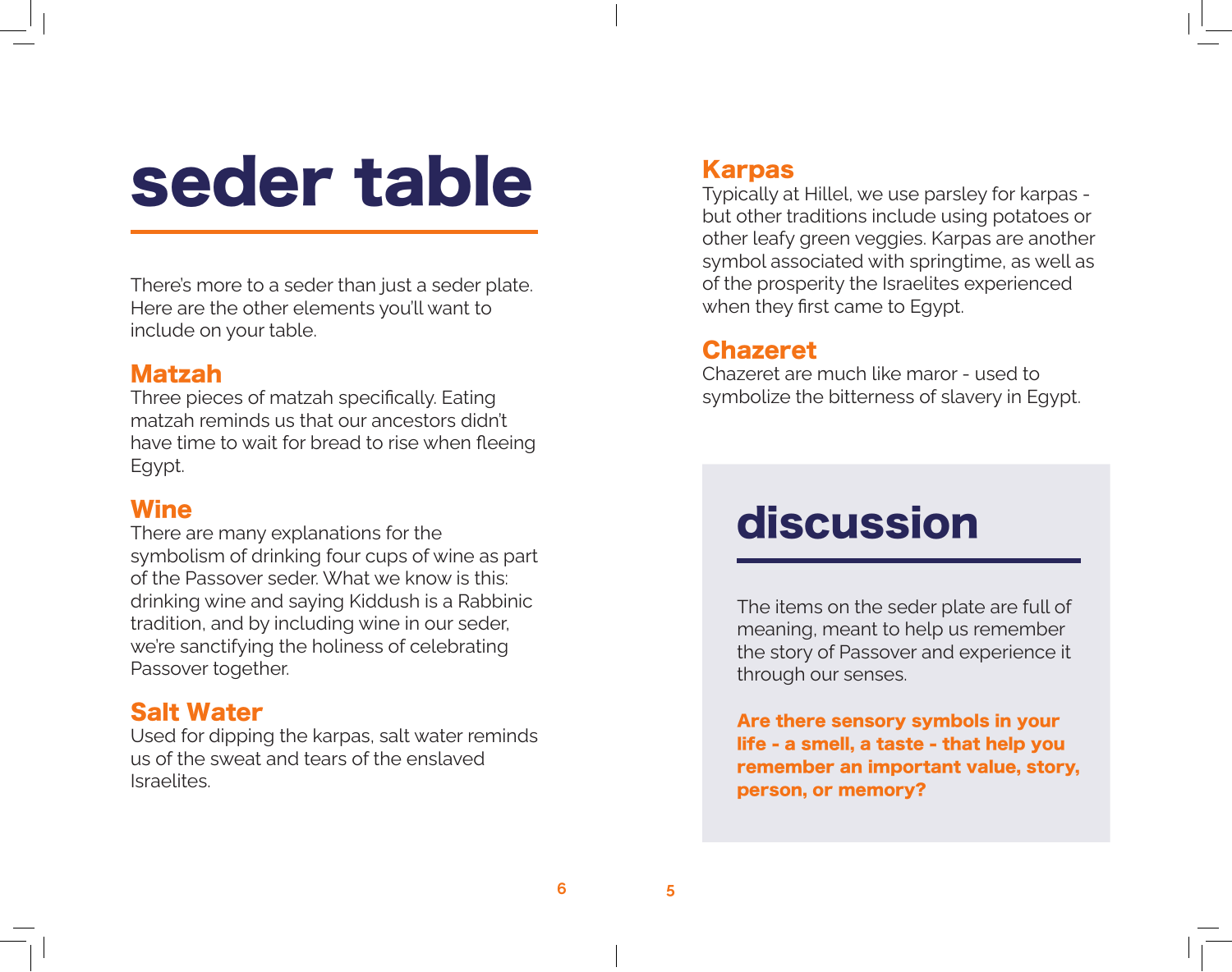## symbolism

Did you think we'd ask you to put these unusual objects on a plate without telling you why? **Each item on a seder plate has a meaning. Here's how we think of them:** 

#### Zeroah

The lamb shankbone hearkens back to the traditional Paschal lamb sacrifice before the destruction of the second Temple. Vegetarian? Some homes use beetroot instead.

#### Beitzah

Another traditional Passover offering, some see the egg as a symbol of springtime and the cycle of life.

#### Maror

At the BJC we use horseradish root as our bitter herb, meant to symbolize the bitterness of slavery for the Jewish people in Egypt.

#### Charoset

This mixture is meant to symbolize the mortar used by Jewish slaves in constructing buildings for pharaohs.

## charoset

There are about as many recipes for charoset as ways different families celebrate Passover.

While many students and members of our community know charoset as the traditional Ashkenazi combination of apples, walnuts, and wine, other Jewish traditions use everything from dates to coconuts to vinegar to chestnuts.

Here's the recipe the Brody Jewish Center typically uses for our 200+ person seder:

### recipe *\*\*makes 4 cups*

#### **In a medium-sized bowl, combine:**

- 3 medium Gala or Fuji apples, peeled, cored, and finely diced
- $\cdot$  1  $\frac{1}{2}$  cups walnut halves, lightly toasted, cooled, and coarsely chopped\*
- $\frac{1}{2}$  cup Manischewitz
- $1\frac{1}{2}$  teaspoons ground cinnamon
- 1 tablespoon packed brown sugar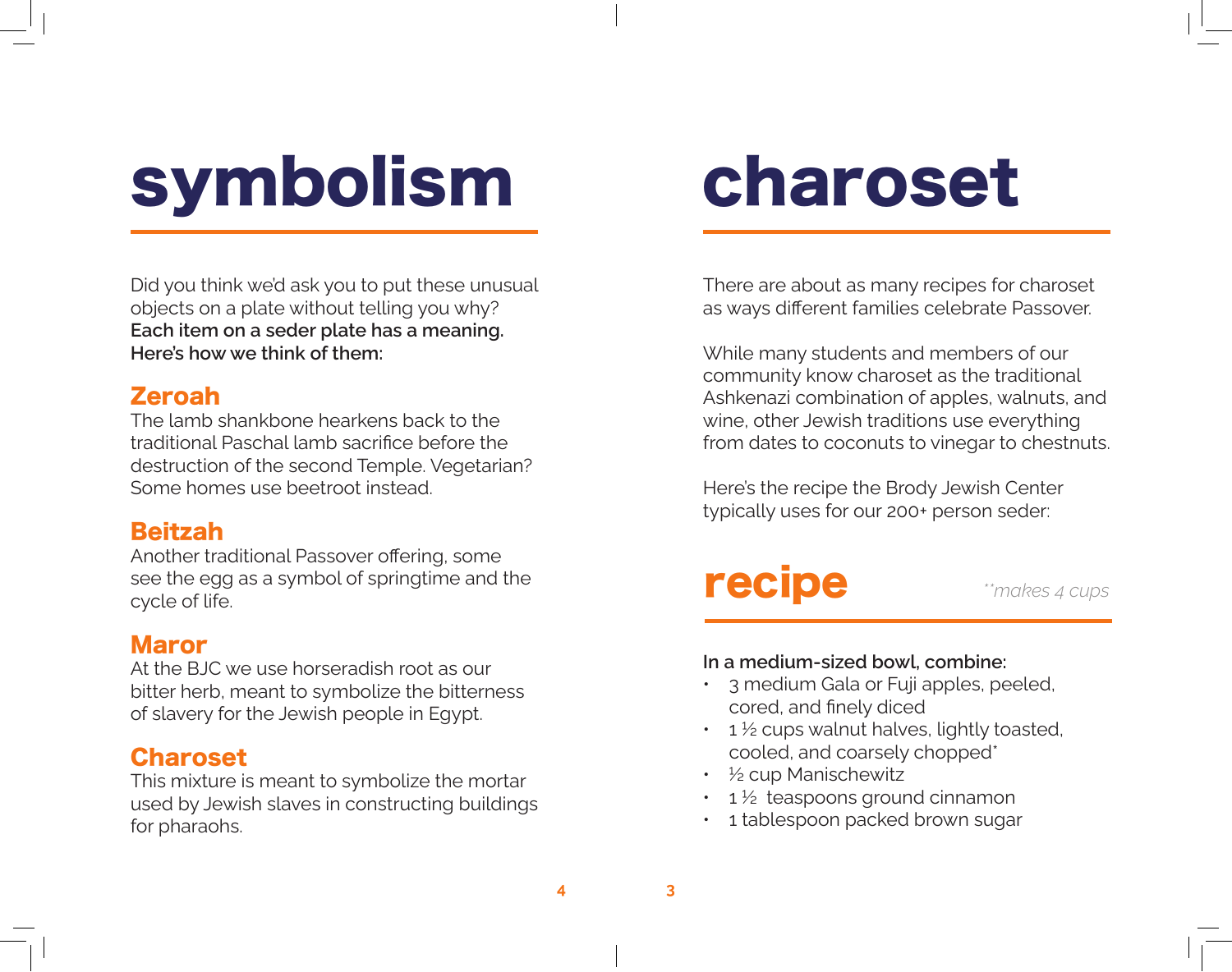## seder plate

#### **Traditionally, seder plates are made up of six elements.**

- Roasted lamb shankbone (Zeroah)
- Roasted egg (Beitzah)
- Bitter herbs (Maror)
- Charoset
- Parsley (Karpas)
- Romaine Lettuce (Chazeret)

#### **Modern seder plates addition:**

• An orange

### an orange?

Yep! And it's not just because we're partial to the color.

In the late eighties, Susannah Heschel started introducing an orange on the seder plate. The symbol started as one of solidarity for LGBTQ+ individuals, but has now become a symbol of the fruitfulness of making sure to include marginalized communities in Jewish life.

## intro

#### **Why a Haggadah?**

With Passover being the most widely celebrated Jewish holiday, we wanted to create a guide for our students and community that reflects the unique culture of UVA. Whether this is your first time hosting your own seder (looking at you, students!), you're a part of a digital seder, or you're using this guide with your family, we hope you'll enjoy this little touch of UVA during Pesach.

#### **Why is this year different from all other years?**

This Hooggaddah came about as a project of the Brody Jewish Center staff during the first few weeks of Coronavirus lockdown in the United States in 2020. In 2021, we're thankful to produce a printed copy of this Hooggadah for students hosting seders safely in their apartments.

We hope the Hooggadah gives you a reason to celebrate, to connect with your Judaism, and to think about your place in the Jewish story.

#### **Chag Pesach Sameach!**

**2**